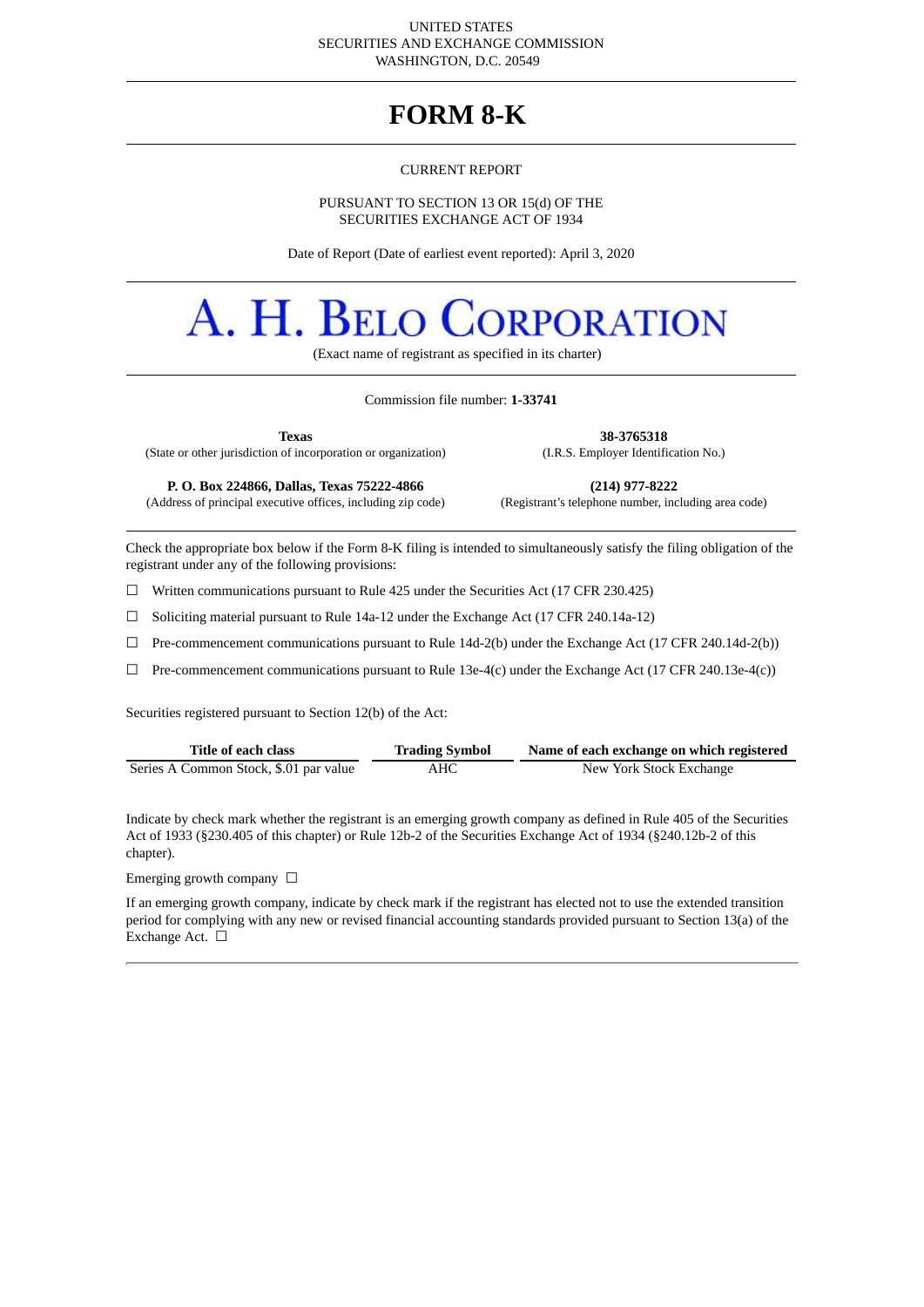#### **Item 1.01. Entry into a Material Definitive Agreement.**

As previously disclosed on a Current Report on Form 8-K filed on May 17, 2019 (the "May 17, 2019 Form 8-K") with the Securities and Exchange Commission (the "SEC"), on May 17, 2019, The Dallas Morning News, Inc. ("TDMN"), a wholly-owned subsidiary of A. H. Belo Corporation (the "Company"), entered into and consummated a Purchase and Sale Agreement (the "Agreement") with Charter DMN Holdings, LP ("Purchaser") relating to the property located at 508 Young Street, Dallas, Texas (the "Property"). Pursuant to the Agreement, TDMN sold to Purchaser the Property, together with any and all improvements, appurtenances, rights, privileges and easements benefiting, belonging or pertaining thereto and all of TDMN's right, title, and interest in and to certain leases, licenses, easements and agreements relating thereto for a purchase price of \$28 million, comprising \$5.6 million in cash paid at the closing and a Promissory Note (the "Note") in the original principal amount of \$22.4 million with interest payable quarterly commencing on July 1, 2019 with a final installment of all principal and accrued interest due and payable on June 30, 2021 secured by a first priority lien on the Property. The unpaid principal balance of the Note bears interest at the rate of 3.5% per year from the date of the Note through June 30, 2020 and 4.5% per year from July 1, 2020 through the maturity of the Note. The Agreement and form of Note were previously filed as Exhibit 10.1 to the May 17, 2019 Form 8-K.

Purchaser requested, and on April 3, 2020, the Board of Directors approved, an amendment to the Note (the "Modification Agreement") deferring Purchaser's interest payment of \$194,929.28 that was due April 1, 2020 (the "April Interest Payment") and adding the April Interest Payment to a second promissory note, together with a 2019 real property tax reconciliation payment due and owing by Purchaser under the Agreement in the amount of \$179,784.24 (the "Second Promissory Note"). The Second Promissory Note, in the principal amount of \$374,713.52, is secured by a second lien deed of trust on the Property and is due June 30, 2021. The foregoing summary of the Modification Agreement and the Second Promissory Note is not complete and is qualified in its entirety by reference to the Modification Agreement and Second Promissory Note filed as Exhibits 10.1 and 10.2 hereto and which are incorporated herein by reference.

Tyree B. (Ty) Miller, an independent director of the Company, recused himself from the board's discussions, consideration and approval of the Modification Agreement and Second Promissory Note. As previously disclosed in the May 17, 2019 Form 8-K, although no related person has any direct or indirect material interest in this transaction that would require disclosure under Item 404(a) of Regulation S-K, the board was aware of, and considered, certain other relationships between Mr. Miller and the individual who is both the president of Purchaser and the owner of all of the interests in the entity that is the sole general partner of both Purchaser and the sole limited partner of Purchaser.

#### **Item 2.02. Results of Operations and Financial Condition.**

On April 6, 2020, the Company (1) announced the filing of its 2019 amended first and second quarter Forms 10-Q/A; (2) provided an update on the finalization of, and currently expected filing dates for, its third quarter 2019 Form 10-Q and 2019 Form 10-K; and (3) announced reductions in 2020 capital expenditures and the use of approximately \$8 million in balance sheet cash to maintain operations. A copy of the announcement press release is furnished with this report as Exhibit 99.1.

#### **Item 5.02. Departure of Directors or Certain Officers; Election of Directors; Appointment of Certain Officers; Compensatory Arrangements of Certain Officers.**

(b) Director Resignation. On April 3, 2020, Tyree B. (Ty) Miller and Nicole G. Small, members of the Board of Directors of the Company, notified the Company of their intent not to stand for re-election to the Board of Directors of the Company at its annual meeting of shareholders, currently scheduled for June 2, 2020. The size of the Board of Directors will be reduced to four.

(e) Compensation Arrangements. Effective April 24, 2020, the base salaries of our named executive officers will be reduced as follows: Mr. Robert W. Decherd, Chairman and Chief Executive Officer - \$300,000 (representing a 16.5% reduction); Mr. Grant Moise, President and Publisher, *The Dallas Morning News -* \$450,000 (representing a 10% reduction); and Ms. Katy Murray, Executive Vice President, Chief Financial Officer - \$292,500 (representing a 10% reduction).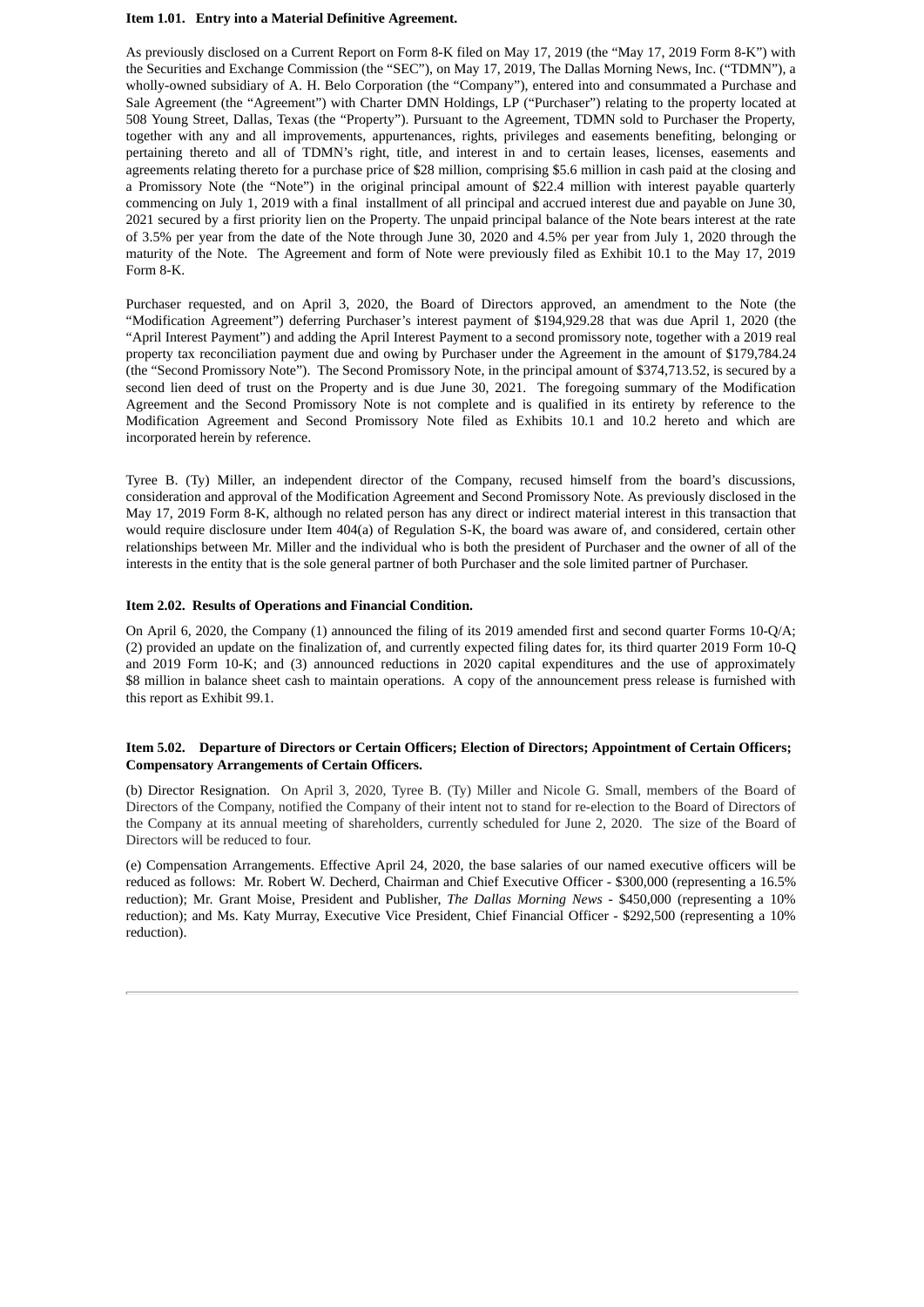In addition, non-employee director compensation for the 2020 – 2021 service year has been reduced. Beginning with the 2020 annual meeting of shareholders, the directors' annual retainer has been set at \$105,000, payable quarterly in cash with no additional, incremental amounts for service as Lead Director or committee chair.

#### **Item 5.03. Amendments to Articles of Incorporation or Bylaws; Change in Fiscal Year.**

On and effective April 3, 2020, the Board of Directors approved and adopted an amendment to the Amended and Restated Bylaws of the Company (the "Bylaws"). The Bylaw amendment amends Article III, Section 2 of the Bylaws, by reducing the minimum allowable size of the Board of Directors from five to four directors and reducing the maximum number of directors from ten to eight directors. The foregoing summary of the Bylaw amendment is qualified in its entirety by reference to, and should be read in conjunction with, the complete text of the Bylaw amendment filed as Exhibit 3.1 to this Current Report and incorporated by reference into this Item 5.03.

#### **Item 8.01. Other Events.**

On April 6, 2020, the Company issued a press release announcing that it intends to reduce its cash dividend rate indefinitely following the second quarter 2020 dividend of \$0.08 per share declared on March 5, 2020, payable on June 5, 2020 to shareholders of record on May 15, 2020. Future dividends, if and when declared, are expected to be at the rate of \$0.04 per share. The press release is attached as Exhibit 99.1 hereto.

*Forward-Looking Statements.* This Current Report on Form 8-K, together with the press release attached hereto, contain "forward-looking statements." Statements concerning A. H. Belo Corporation's business outlook or future economic performance, revenues, expenses, and other financial and non-financial items that are not historical facts, including statements of the Company's expectations relating to the outcome of its ongoing review of asset impairment and related items and the timing of its late third quarter 2019 report and its 2019 Form 10-K with the Securities and Exchange Commission and filing future reports, are "forward-looking statements" as the term is defined under applicable federal securities laws. Such forward-looking statements are based on current expectations and involve inherent risks and uncertainties, including factors that could cause actual outcomes and results to differ materially from current expectations. Such risks, trends and uncertainties are, in most instances, beyond the Company's control, and include changes in advertising demand and other economic conditions; consumers' tastes; newsprint prices; program costs; labor relations; technology obsolescence; the current and future impacts of the COVID-19 public health crisis; as well as other risks described in the Company's most recent Annual Report on Form 10-K and in its other public disclosures and filings with the Securities and Exchange Commission. Among other risks, there can be no guarantee that the Board will approve a quarterly dividend in future quarters. A. H. Belo Corporation undertakes no obligation to publicly update any forward-looking statement, whether as a result of new information, future events or otherwise, except as may be required by law.

#### **Item 9.01. Financial Statements and Exhibits.**

(d) *Exhibits*.

- 3.1 Amendment to Amended and Restated Bylaws effective April 3, 2020
- 10.1 Modification Agreement effective April 1, 2020
- 10.2 Second Promissory Note effective April 1, 2020
- 99.1 Press Release dated April 6, 2020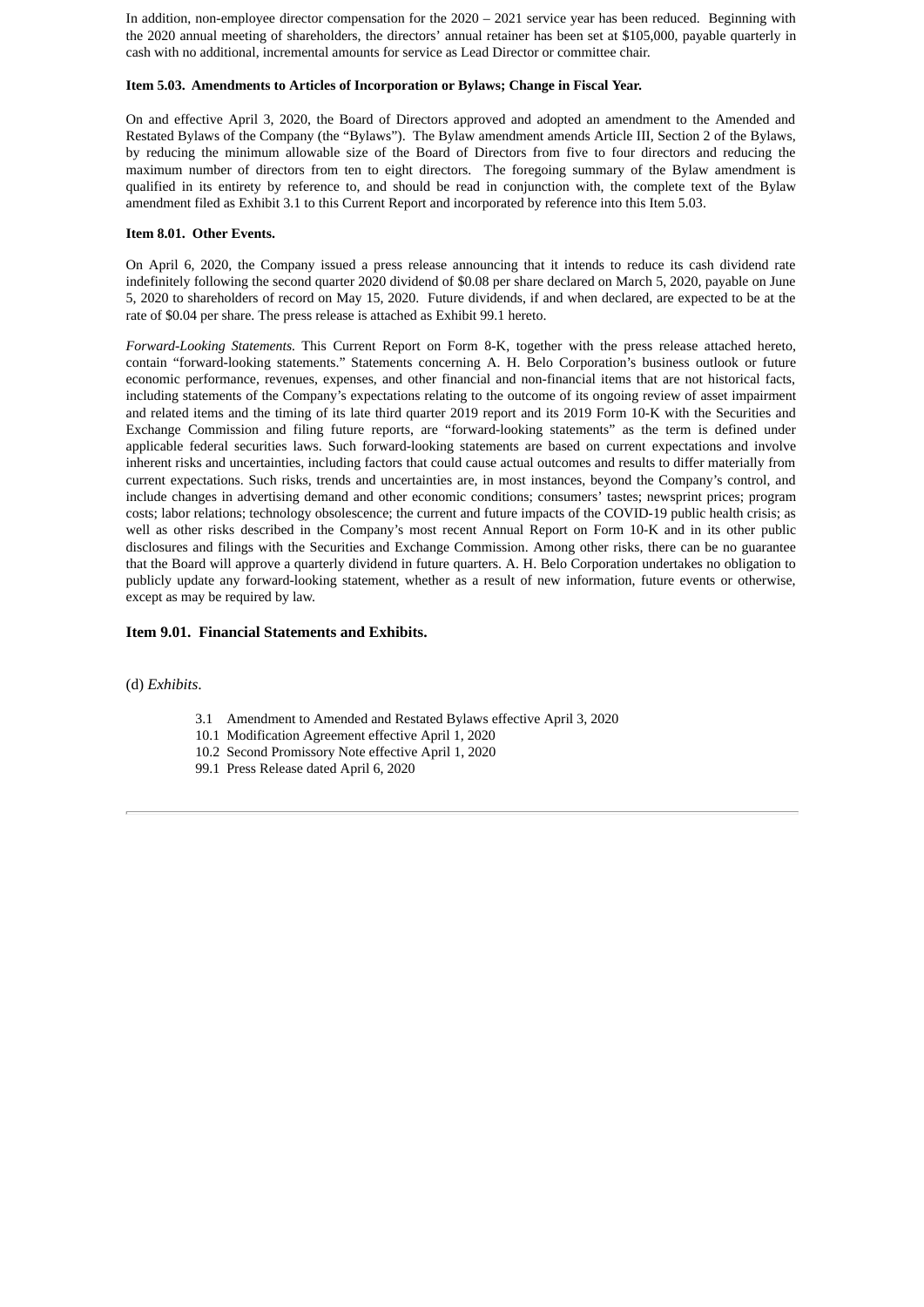#### **SIGNATURE**

Pursuant to the requirements of the Securities Exchange Act of 1934, the Registrant has duly caused this report to be signed on its behalf by the undersigned thereunto duly authorized.

# Date: April 6, 2020 A. H. BELO CORPORATION

By: /s/ Christine E. Larkin

Christine E. Larkin Senior Vice President/General Counsel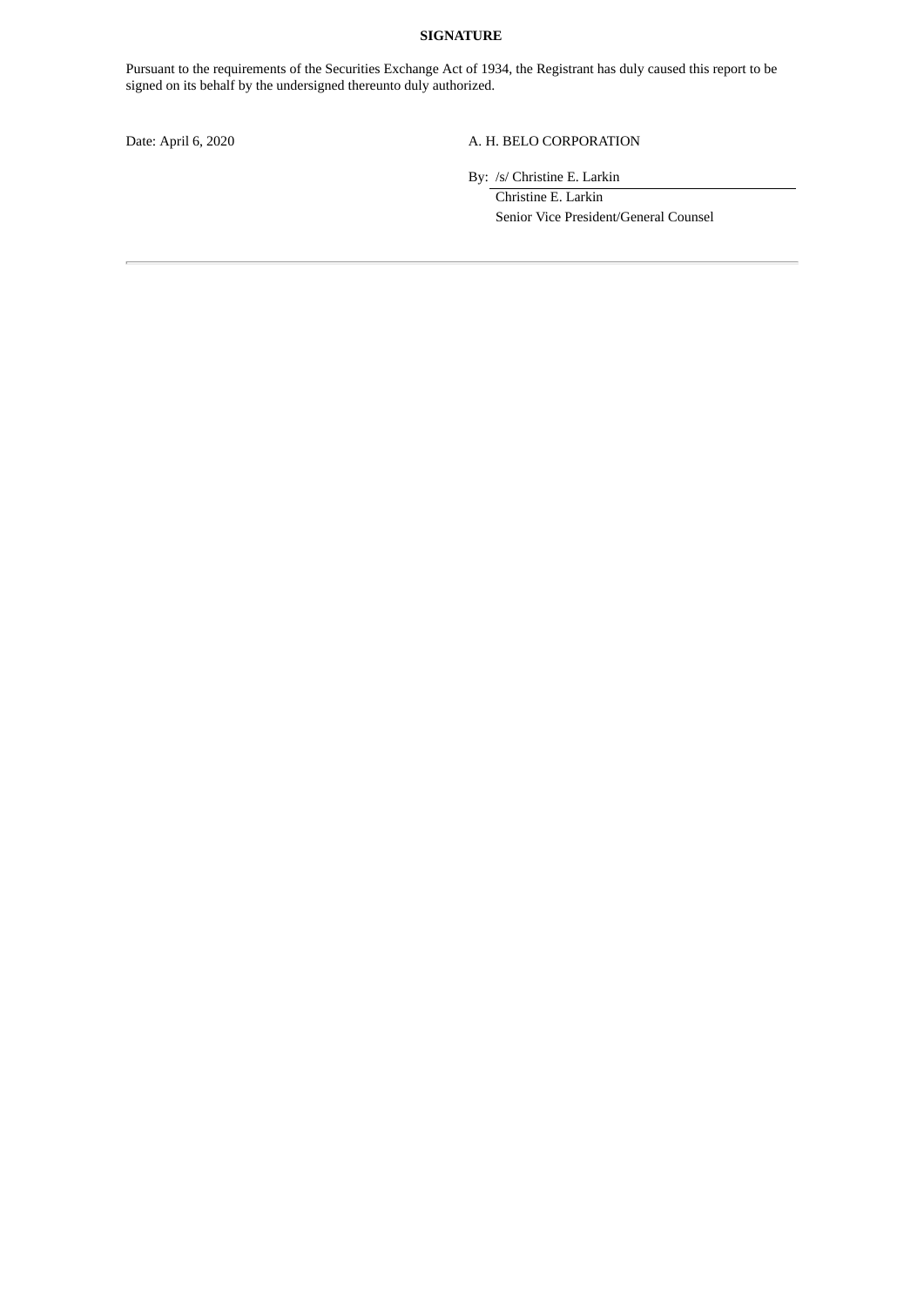# **EXHIBIT INDEX**

Exhibit No. 3.1 [Amendment](#page-5-0) to Amended and Restated Bylaws effective April 3, 2020

Exhibit No. 10.1 [Modification](#page-6-0) Agreement effective April 1, 2020

Exhibit No. 10.2 Second [Promissory](#page-15-0) Note effective April 1, 2020

Exhibit No. 99.1 Press [Release](#page-20-0) dated April 6, 2020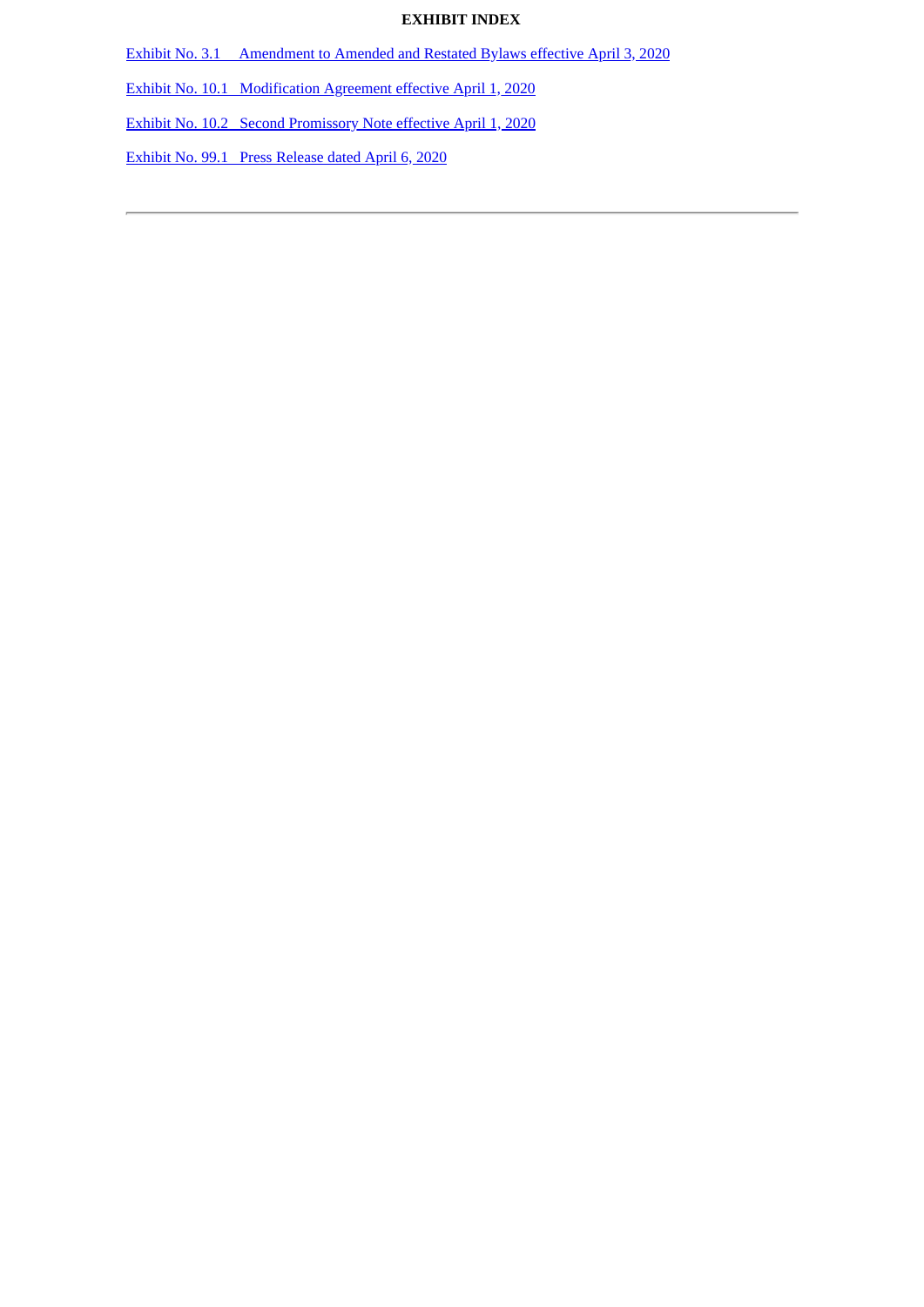#### **Exhibit 3.1 Amendment No. 1 to the Amended and Restated Bylaws of A. H. Belo Corporation (adopted and effective April 3, 2020)**

<span id="page-5-0"></span>Article III, Section 2 of the Company's Amended and Restated Bylaws is hereby amended to read in its entirety as follows:

"Section 2. Number of Directors. The number of directors of the corporation constituting the Board of Directors shall not be less than four (4) nor more than eight (8), determined from time to time in accordance with these Bylaws by resolution of the Board of Directors."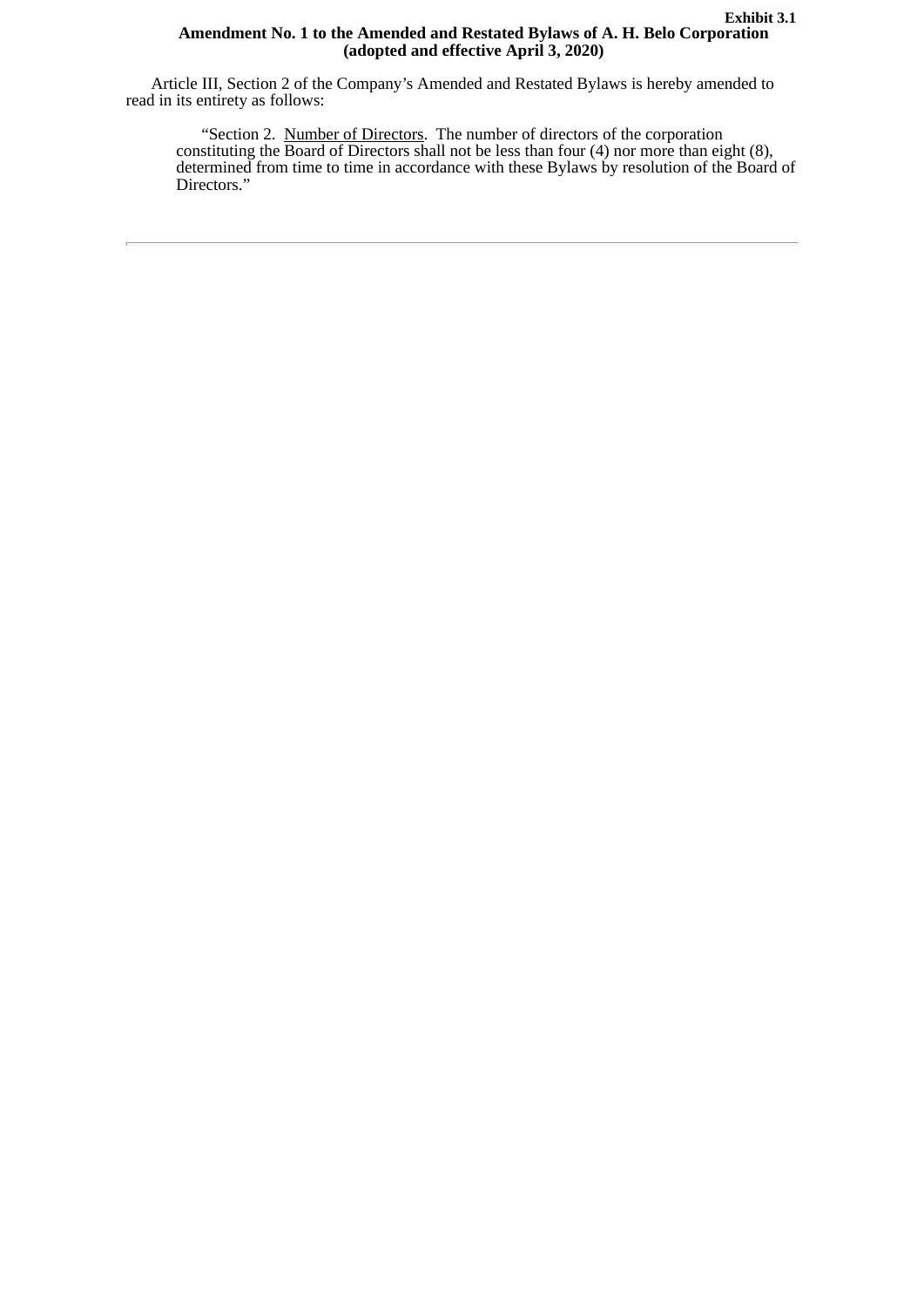<span id="page-6-0"></span>**NOTICE OF CONFIDENTIALITY RIGHTS: IF YOU ARE A NATURAL PERSON, YOU MAY REMOVE OR STRIKE ANY OR ALL OF THE FOLLOWING INFORMATION FROM ANY INSTRUMENT THAT TRANSFERS AN INTEREST IN REAL PROPERTY BEFORE IT IS FILED FOR RECORD IN THE PUBLIC RECORDS: YOUR SOCIAL SECURITY NUMBER OR YOUR DRIVER'S LICENSE NUMBER**

#### **MODIFICATION AGREEMENT**

§

\_\_\_\_\_\_\_\_\_\_\_\_\_\_\_\_\_\_\_\_\_\_\_\_\_\_\_\_\_\_\_\_\_\_\_\_\_\_\_\_\_\_\_\_\_\_\_\_\_\_\_\_\_\_\_\_\_\_\_\_\_\_\_\_\_\_\_\_\_\_\_\_\_\_\_\_\_\_

THE STATE OF TEXAS  $\S$ 

COUNTY OF DALLAS

**THIS MODIFICATION AGREEMENT** ("Agreement") is entered into to be effective as of the 1st day of April, 2020 (the "*Effective Date*"), by and between THE DALLAS MORNING NEWS, INC., a Delaware corporation ("Lender"), and CHARTER DMN HOLDINGS, LP, a Texas limited partnership("Borrower").

# **R E C I T A L S**:

A. Lender is the sole owner and holder of that one certain Promissory Note (the "Seller Financing Promissory Note") dated May 17, 2019, executed by Borrower and payable to the order of Lender in the original principal amount of Twenty-Two Million Four Hundred Thousand and No/100 Dollars (\$22,400,000.00). The Seller Financing Promissory Note is also hereinafter referred to as the "Note."

B. The Note is secured by a Deed of Trust, Security Agreement – Financing Statement executed by Borrower ("Grantor") to Vicky Pogue Gunning, Trustee, dated May 17, 2019 (the "Deed of Trust"), filed for record under Instrument No. 201900127889 in the Real Property Records of Dallas County, Texas, covering certain real property located in said county as more particularly described in Exhibit A attached hereto (the "Property"). The Note, Deed of Trust, and all modifications, renewals and extensions thereof are hereafter collectively referred to as the "Loan Documents."

C. Borrower has requested that Lender modify certain provisions of the Note (a) to accept payment of the interest payment in the amount of \$194,929.28 due on April 1, 2020 (the "April Interest Payment") under the Note by Lender advancing such payment to itself on behalf of Borrower and including such payment as outstanding principal due by Borrower under that certain Promissory Note (Interest and Property Tax Reconciliation) of even date herewith (the "Second Lien Note") in the original principal amount of \$374,713.52, and (b) to cross-default the Note to the Second Lien Note, each as hereinafter provided, and in consideration thereof Borrower has made certain agreements with Lender as hereinafter more fully set forth.

D. Lender has agreed to such requests, subject to the terms and conditions set forth

herein.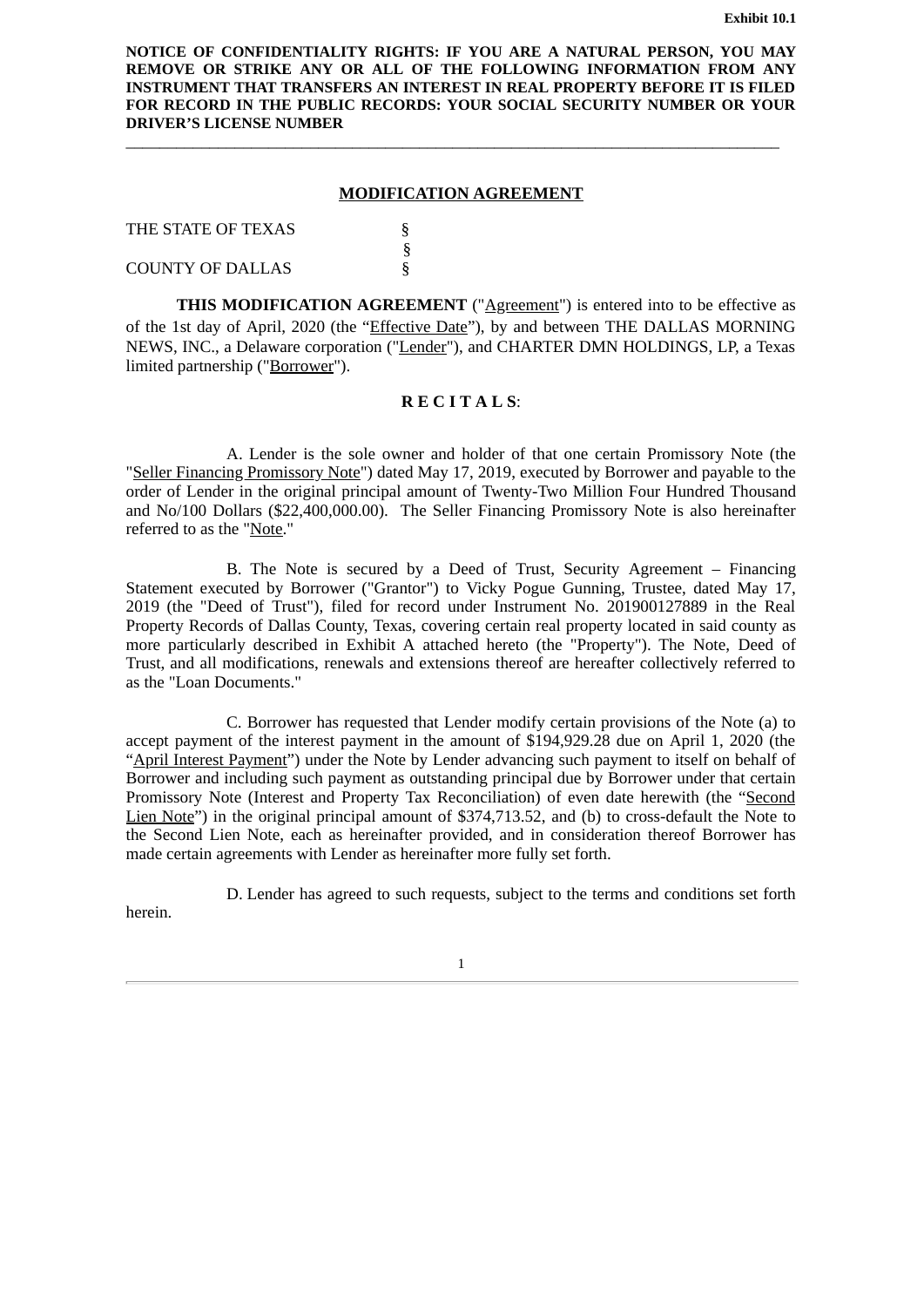NOW, THEREFORE, for and in consideration of Ten Dollars (\$10.00) and other good and valuable consideration, the receipt and sufficiency of which are hereby acknowledged and agreed, Borrower and Lender hereby agree as follows:

1. *Acknowledgment of Outstanding Balance*. The parties hereto acknowledge that the outstanding principal balance of the Note as of April 1, 2020 was \$22,400,000.00.

2. *Interest Payment Due April 1, 2020*. Lender has financed payment of the April Interest Payment under the Second Lien Note and upon execution of this Agreement, the Second Lien Note, and the Second Lien Deed of Trust (as defined in the Second Lien Note) and the filing of the Second Lien Deed of Trust in the Real Property Records of Dallas County, Texas, such April Interest Payment shall be deemed made.

as follows:

3. *Cross Default*. Paragraph 5 of the Note is hereby amended in its entirety to read

*Default*. It is expressly provided that upon (a) default in the punctual payment of this Note or any part hereof, principal or interest, as the same shall become due and payable; provided, no more than once in any twelve (12) month period, Lender shall provide written notice of such default to Borrower and it shall not be a default unless Borrower fails to cure such default within five (5) calendar days after written notice from Lender, or (b) default under that certain Promissory Note (Interest and Property Tax Reconciliation) dated April 1, 2020 in the original principal amount of \$374,713.52 executed by Borrower payable to the order of Lender (the "Second Lien Note") and the failure of such default to be cured within the grace or cure period, if any, applicable thereto under the Second Lien Note, or (c) the occurrence of an event of default specified in any of the other Loan Documents (as defined below) and the failure of such default to be cured within the grace or cure period, if any, applicable thereto under the Loan Documents, the holder of this Note may, at its option, without further notice or demand, (i) declare the outstanding principal balance of and accrued but unpaid interest on this Note at once due and payable, (ii) foreclose all liens securing payment hereof, (iii) pursue any and all other rights, remedies and recourses available to the holder hereof, including but not limited to any such rights, remedies or recourses under the Loan Documents, at law or in equity, or (iv) pursue any combination of the foregoing; and in the event default is made in the prompt payment of this Note when due or declared due, and the same is placed in the hands of an attorney for collection, or suit is brought on same, or the same is collected through probate, bankruptcy or other judicial proceedings, then the Borrower agrees and promises to pay all costs of collection, including reasonable attorneys' fees.

4. *Usury*. No provisions of this Agreement or the Loan Documents shall require the payment or permit the collection, application or receipt of interest in excess of the maximum permitted by applicable state or federal law. If any excess of interest in such respect is herein or in any such other instrument provided for, or shall be adjudicated to be so provided for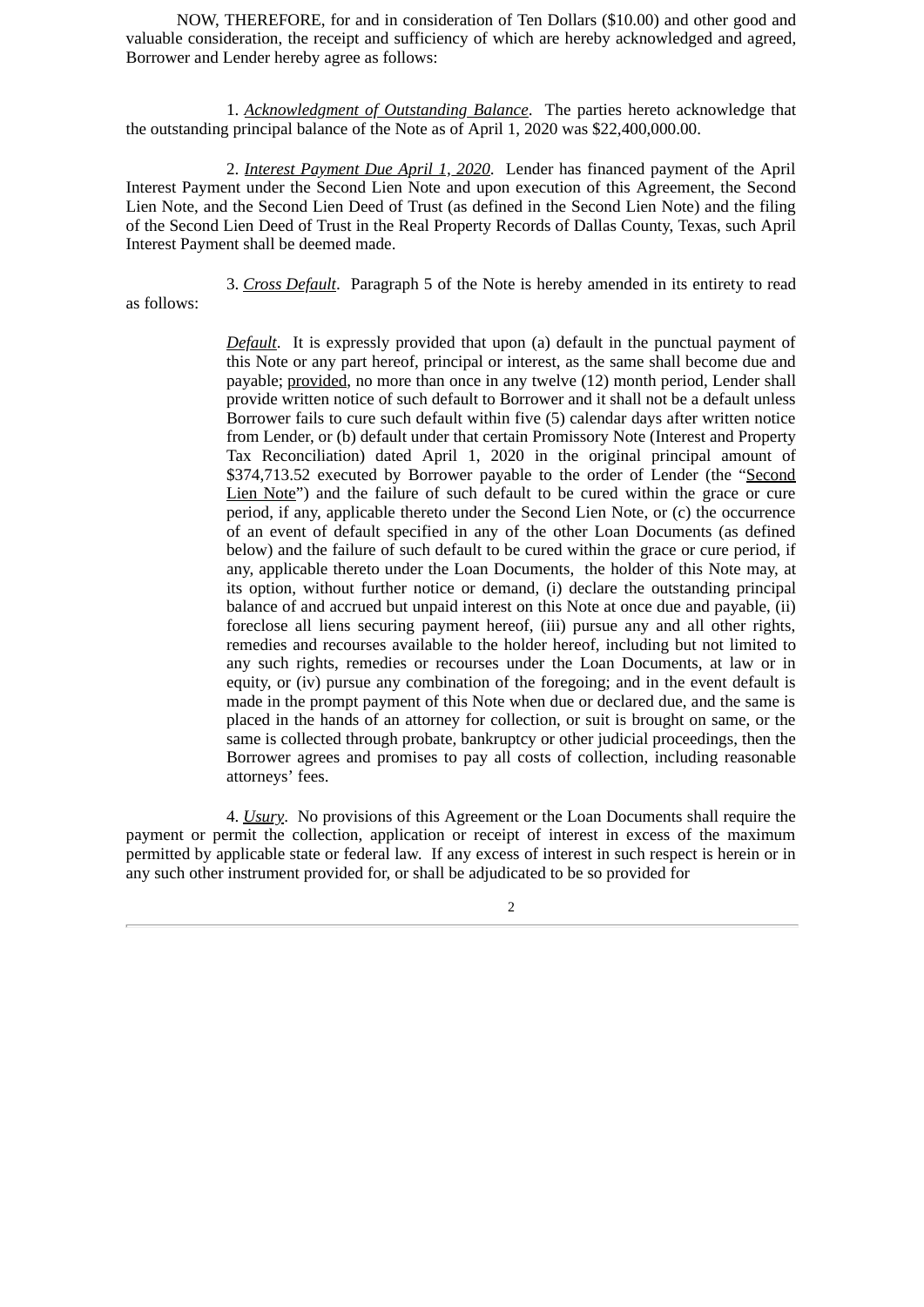herein or in any such instrument, the provisions of this paragraph shall govern, and neither Borrower nor any endorsers of the Note nor their respective successors, assigns or personal representatives shall be obligated to pay the amount of such interest to the extent it is in excess of the amount permitted by applicable law. It is expressly stipulated and agreed to be the intent of Borrower and Lender to at all times comply with the usury and other laws relating to the Loan Documents and any subsequent revisions, repeals or judicial interpretations thereof, to the extent applicable thereto. In the event Lender or other holder of the Note ever receives, collects or applies as interest any such excess, such amount which would be excessive interest shall be applied to the reduction of the unpaid principal balance of the Note and, if upon such application the principal balance of the Note is paid in full, any remaining excess shall be forthwith paid to Borrower and the provisions of the Loan Documents shall immediately be deemed reformed and the amounts thereafter collectible thereunder reduced, without the necessity of execution of any new document, so as to comply with the then applicable law, but so as to permit the recovery of the fullest amount otherwise called for thereunder. In determining whether or not the interest paid or payable under any specific contingency exceeds the maximum interest allowed to be charged by applicable law, Borrower and Lender or other holder hereof shall, to the maximum extent permitted under applicable law, amortize, prorate, allocate and spread the total amount of interest throughout the entire term of the Note so that the amount or rate of interest charged for any and all periods of time during the term of the Note is to the greatest extent possible less than the maximum amount or rate of interest allowed to be charged by law during the relevant period of time. Notwithstanding any of the foregoing, if at any time applicable laws shall be changed so as to permit a higher rate or amount of interest to be charged than that permitted prior to such change, then unless prohibited by law, references in the Note to "applicable law" for purposes of determining the maximum interest or rate of interest that can be charged shall be deemed to refer to such applicable law as so amended to allow the greater amount or rate of interest.

5. *Release and Waiver of Claims*. In consideration of (i) the modification of certain provisions of the Note, as herein provided, and (ii) the other benefits received by Borrower hereunder, Borrower hereby RELEASES, RELINQUISHES and forever DISCHARGES Lender, as well as its predecessors, successors, assigns, agents, officers, directors, employees and representatives, of and from any and all claims, demands, actions and causes of action of any and every kind or character, past or present, for which Borrower has knowledge as of the date of execution of this Agreement, against Lender and its predecessors, successors, assigns, agents, officers, directors, employees and representatives arising out of or with respect to (a) any right or power to bring any claim against Lender for usury or to pursue any cause of action against Lender based on any claim of usury, and (b) any and all transactions relating to the Loan Documents occurring prior to the date hereof, including any loss, cost or damage, of any kind or character, arising out of or in any way connected with or in any way resulting from the acts, actions or omissions of Lender, and its predecessors, successors, assigns, agents, officers, directors, employees and representatives, including any breach of fiduciary duty, breach of any duty of fair dealing, breach of confidence, breach of funding commitment, undue influence, duress, economic coercion, conflict of interest, negligence, bad faith, malpractice, intentional or negligent infliction of mental distress, tortious interference with contractual relations, tortious interference with corporate governance or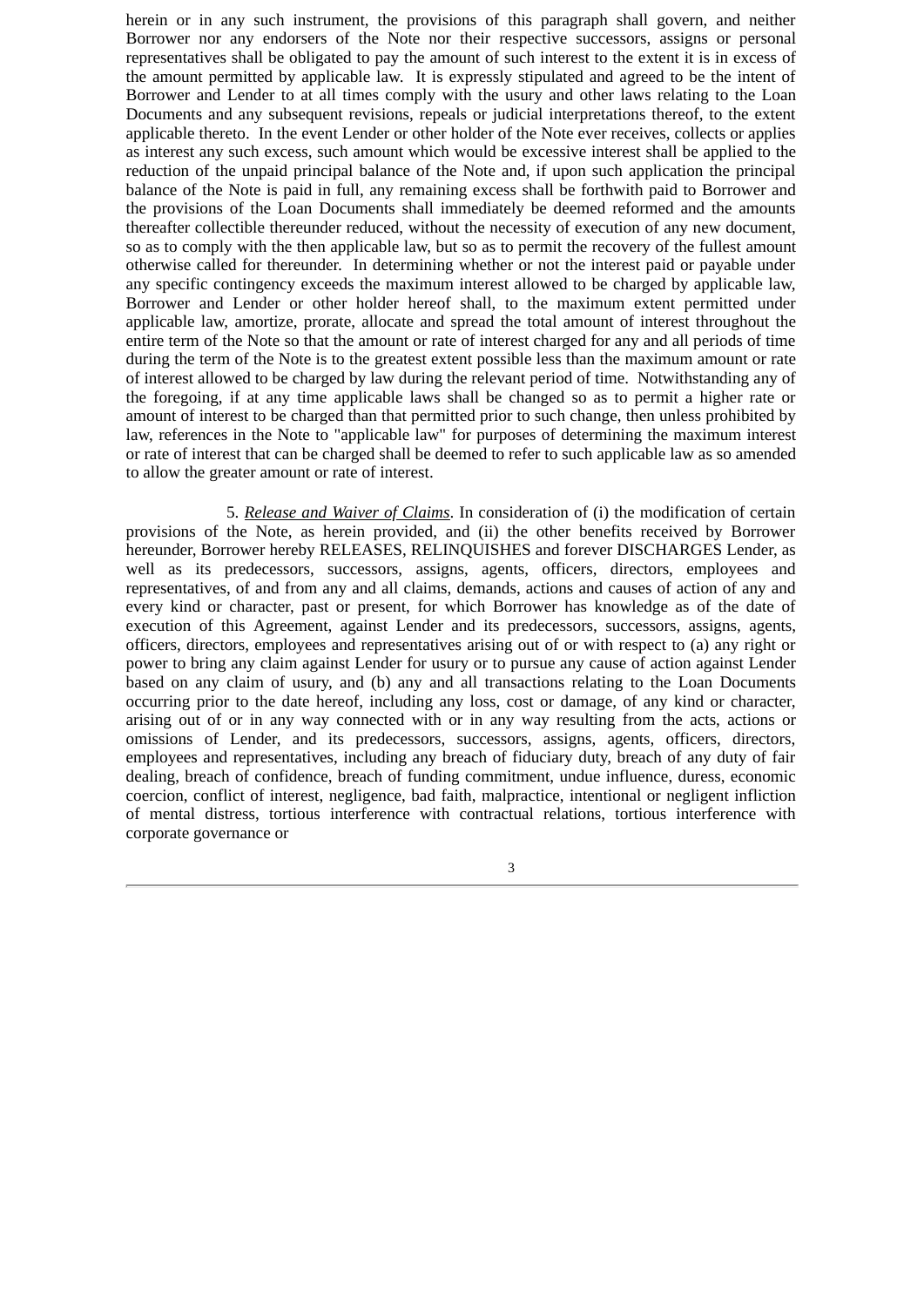prospective business advantage, breach of contract, deceptive trade practices, libel, slander or conspiracy, but in each case only to the extent permitted by applicable law.

6. *Reaffirmation of Representations, Etc*. Borrower hereby reaffirms to Lender each of the representations, warranties, covenants and agreements of Borrower set forth in the Loan Documents, as amended hereby.

7. *Enforceable Obligations*. Borrower hereby ratifies, affirms, reaffirms, acknowledges, confirms and agrees that the Loan Documents, as modified by this Agreement, represent valid and enforceable obligations of Borrower, and Borrower further acknowledges that there are no known existing claims, defenses, personal or otherwise, or rights of setoff whatsoever with respect to the Note, and Borrower further acknowledges and represents that no event has occurred and no known condition exists which would constitute a default under the Loan Documents or this Agreement, either with or without notice or lapse of time, or both.

8. *No Release of Liens*. This Agreement in no way acts as a release or relinquishment of the liens, security interests and rights (the "Liens") created or evidenced by the Deed of Trust. The Liens are hereby ratified and confirmed by Borrower in all respects and are extended to secure (i) the principal amount of the Note, (ii) all interest, charges and other sums payable with respect thereto, and (iii) the performance of all other obligations under the Note and Deed of Trust.

9. *Additional Modifications and Extensions/Additional Requirements*. Notwithstanding anything to the contrary contained herein or inferred hereby or in any other instrument executed by Borrower or in any other action or conduct undertaken by Borrower on or before the date hereof, the agreements, covenants and provisions contained herein shall constitute the only evidence of Lender's consent to modify the terms and provisions of the Loan Documents in the manner set forth herein. No express or implied consent to any further extensions and/or modifications involving any of the matters set forth in this Agreement or otherwise, shall be inferred or implied from Lender's execution of this Agreement. Further, Lender's execution of this Agreement shall not constitute a waiver (either express or implied) of the requirement that any further extensions and/or modifications of the Loan Documents shall require the express written approval of Lender, no such approval (either express or implied) having been given as of the date hereof. Except as expressly stated herein, the deferral of the current interest payment shall not be construed as a consent to or waiver of any other default or event of default which may now exist or hereafter occur or any violation of any term, covenant or provision of the Loan Documents. All rights and remedies of the Lender are hereby expressly reserved with respect to any such other violation or default or event of default. The modifications granted herein do not affect or diminish the right of the Lender to require strict performance by the Borrower of each provision of the Loan Documents, except as expressly provided herein **If Lender, in its sole discretion, shall approve any future extensions or modifications to Borrower's obligations, additional requirements will be placed on the Borrower and Borrower by its signature below acknowledges that is a one-time accommodation.**

10. *Miscellaneous*. As modified hereby, the provisions of the Note and the Deed of Trust shall continue in full force and effect, and the Borrower acknowledges and reaffirms its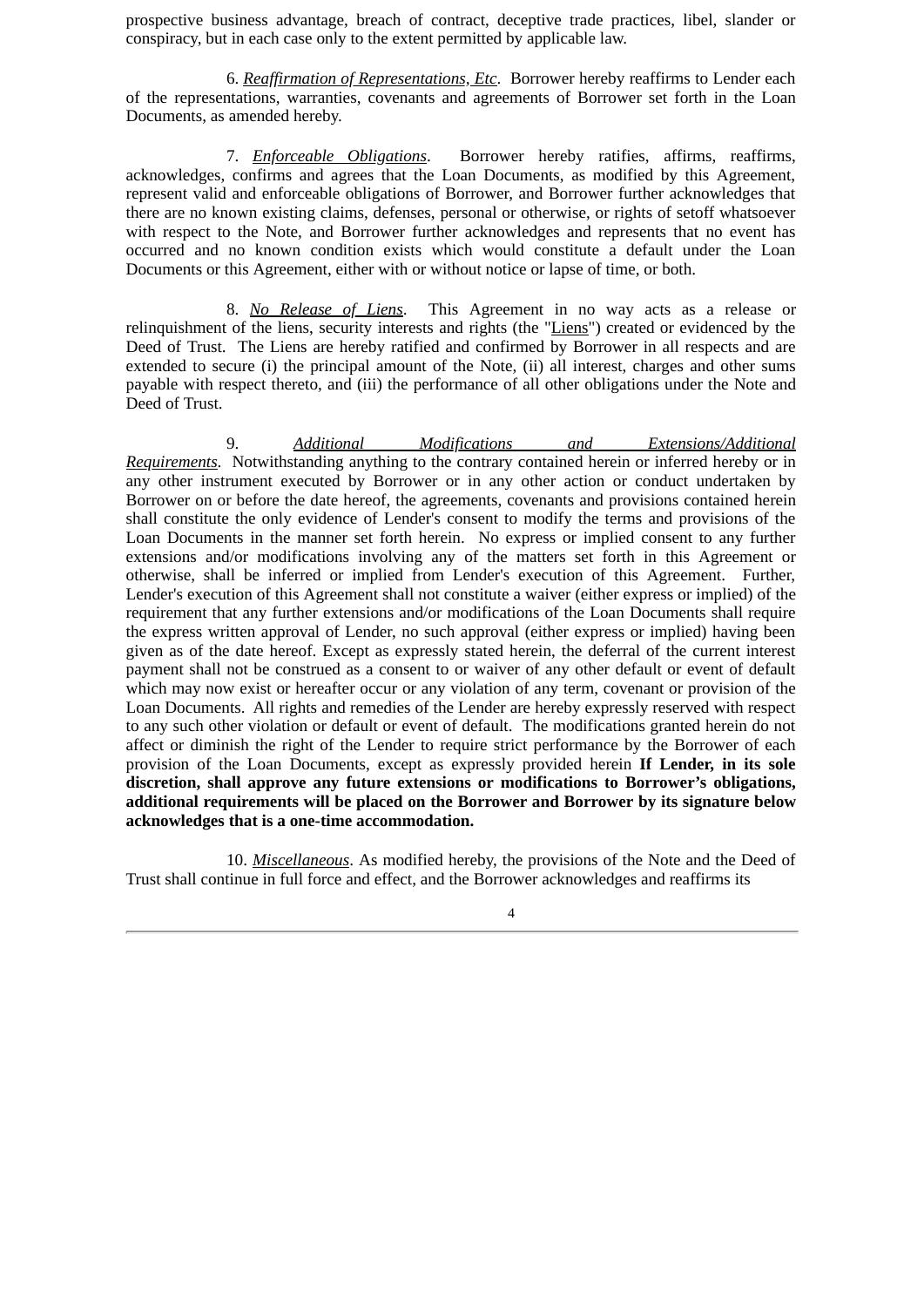liability to Lender thereunder. Terms not defined herein shall have the meanings assigned to them in the Loan Documents.

(a) Borrower hereby agrees to pay (i) all reasonable and documented costs and expenses (including, without limitation, reasonable attorneys' fees) in connection with any action required in the course of administration of the indebtedness and obligations evidenced by the Loan Documents, and (ii) all costs and expenses (including without limitation, reasonable attorneys' fees) in connection with any action in the enforcement of Lender's rights upon the occurrence of a default or event of default under any of the Loan Documents.

(b) Any default by Borrower in the performance of its obligations herein contained shall constitute a default under the Loan Documents and shall allow Lender to exercise all of its remedies set forth in the Loan Documents.

(c) Lender does not, by its execution of this Agreement, waive any rights it may have against any person not a party to this Agreement.

(d) In case any of the provisions of this Agreement shall for any reason be held to be invalid, illegal or unenforceable, such invalidity, illegality or unenforceability shall not affect any other provision hereof, and this Agreement shall be construed as if such invalid, illegal or unenforceable provision had never been contained herein.

(e) This Agreement and the Loan Documents shall be governed and construed according to the laws of the State of Texas (without regard to any conflict of laws principles) and the applicable laws of the United States.

(f) This Agreement shall be binding upon and inure to the benefit of Lender, Borrower and their respective successors, assigns and legal representatives.

(g) Borrower hereby acknowledges and agrees that it has entered into this Agreement of its own free will and accord and in accordance with its own judgment after advice of its own legal counsel, and states that it has not been induced to enter into this Agreement by any statement, act or representation of any kind or character on the part of the parties hereto, except as expressly set forth in this Agreement.

(h) This Agreement may be executed in multiple counterparts, each of which shall constitute an original instrument, but all of which shall constitute one and the same agreement.

(i) Except as modified herein, all other terms, conditions and provisions of Loan Documents shall remain in full force and effect as of the date thereof and Borrower acknowledges and reaffirms its liability to Lender thereunder.

EXECUTED on the dates set forth in the acknowledgements attached hereto, to be effective as of the date first above written.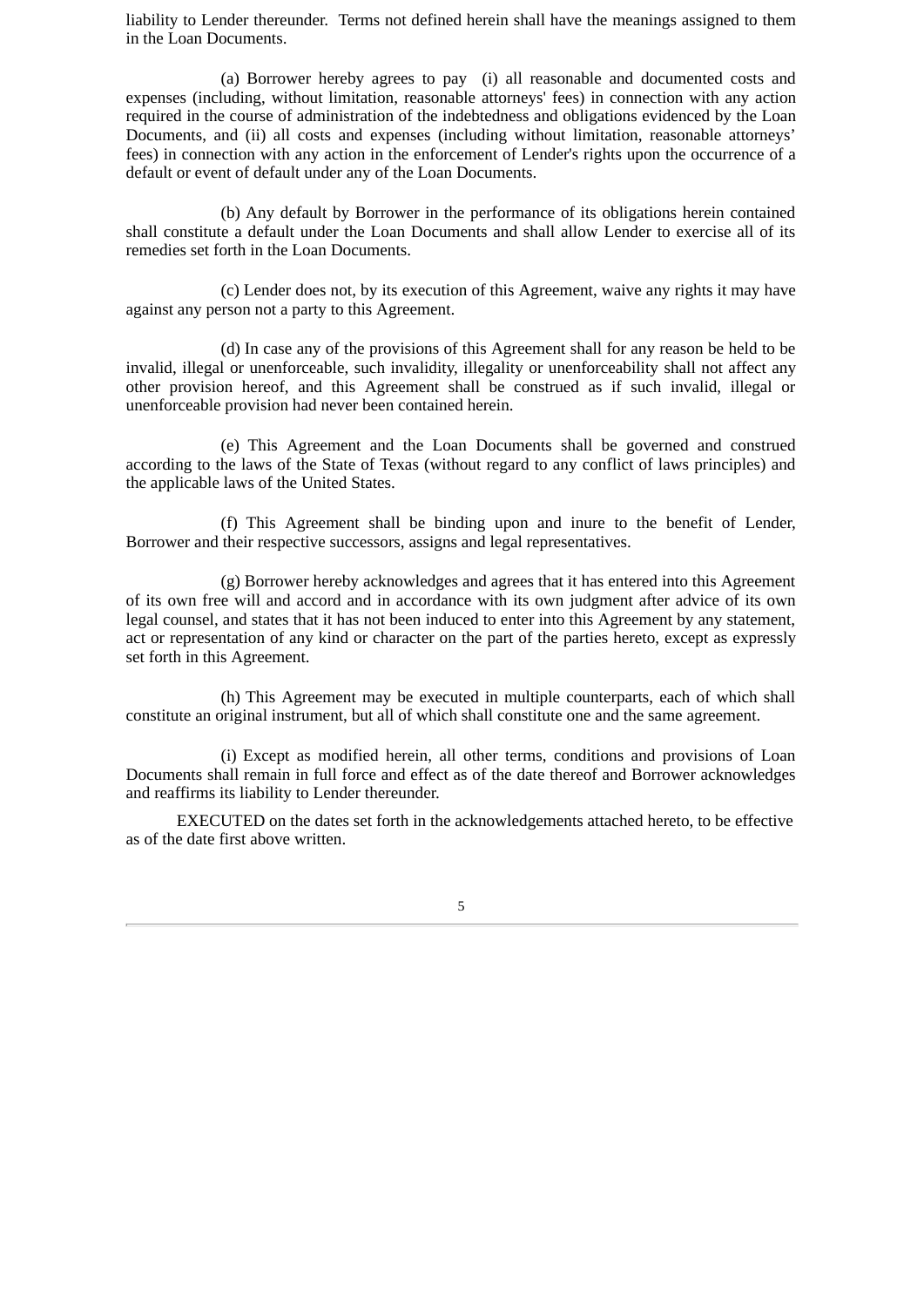# **BORROWER:**

CHARTER DMN HOLDINGS, LP, a Texas limited partnership

By: Charter DMN GP, LLC, a Texas limited liability company, its General Partner

By: /s/ Ray W. Washburne Ray W. Washburne, President

THE STATE OF TEXAS  $\S$  § **COUNTY OF DALLAS** 

This instrument was acknowledged before me on the 5th day of April, 2020, by Ray W. Washburne, President of Charter DMN GP, LLC, a Texas limited liability company, General Partner of CHARTER DMN HOLDINGS, LP, a Texas limited partnership on behalf of said limited liability company and limited partnership.

> /s/ Madeline Lucille Dragos Notary Public in and for the State of Texas My Commission Expires: May 31, 2023

Acknowledgment Page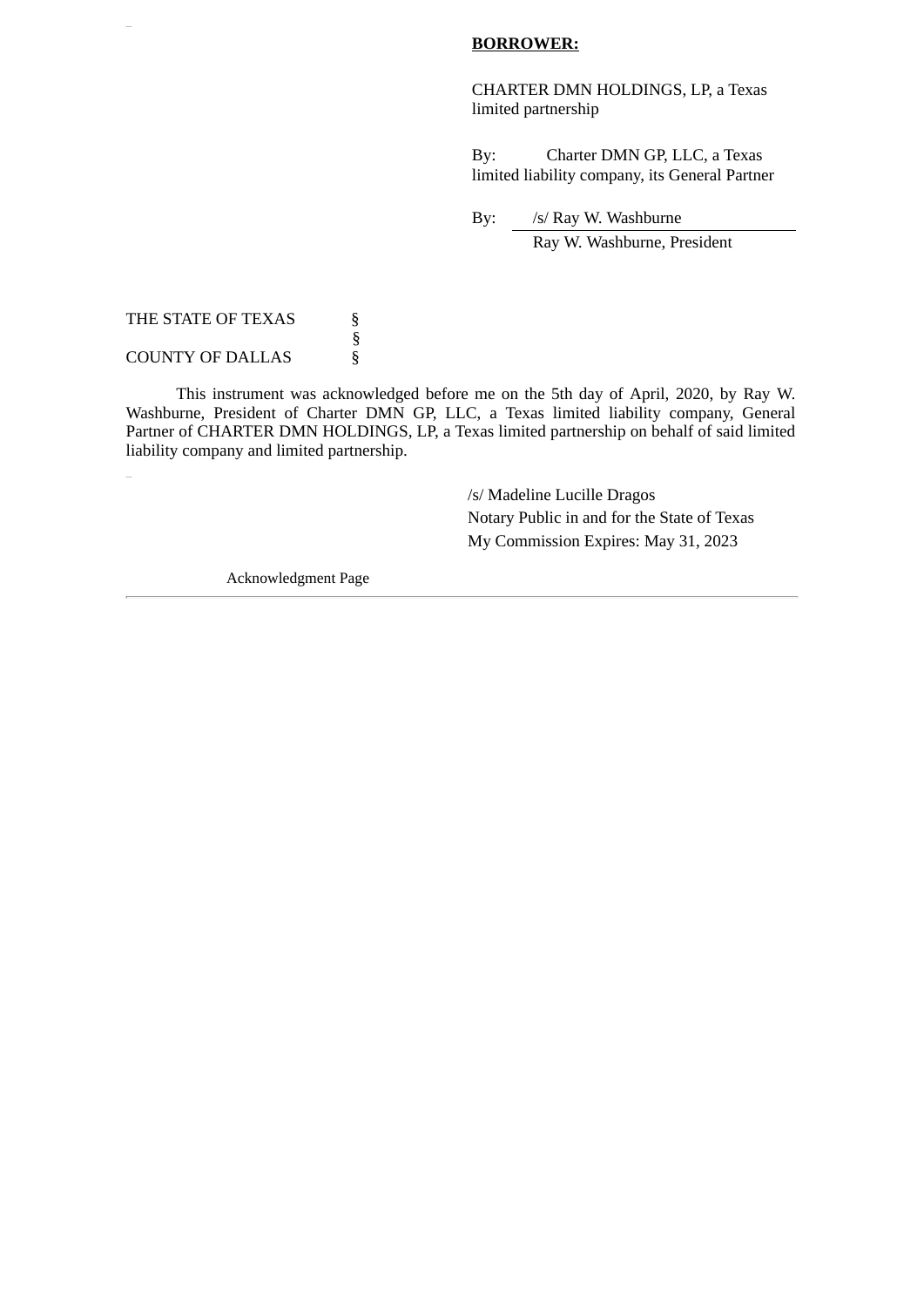# **LENDER:**

THE DALLAS MORNING NEWS, INC., a Delaware corporation

By: /s/ Katy Murray

Name: Katy Murray Title: Treasurer/Assistant Secretary

THE STATE OF TEXAS  $§$  § **COUNTY OF DALLAS** 

This instrument was acknowledged before me on the 6th day of April, 2020, by Katy Murray, Treasurer/Assistant Secretary of THE DALLAS MORNING NEWS, INC., a Delaware corporation, on behalf of said corporation.

> /s/ Maria Rivera Villareal Notary Public in and for the State of Texas My Commission Expires: July 25, 2021

PREPARED IN THE LAW OFFICE OF:

Locke Lord LLP 2200 Ross Avenue Suite 2800 Dallas, Texas 75201 Attn: Vicky Gunning

Acknowledgment Page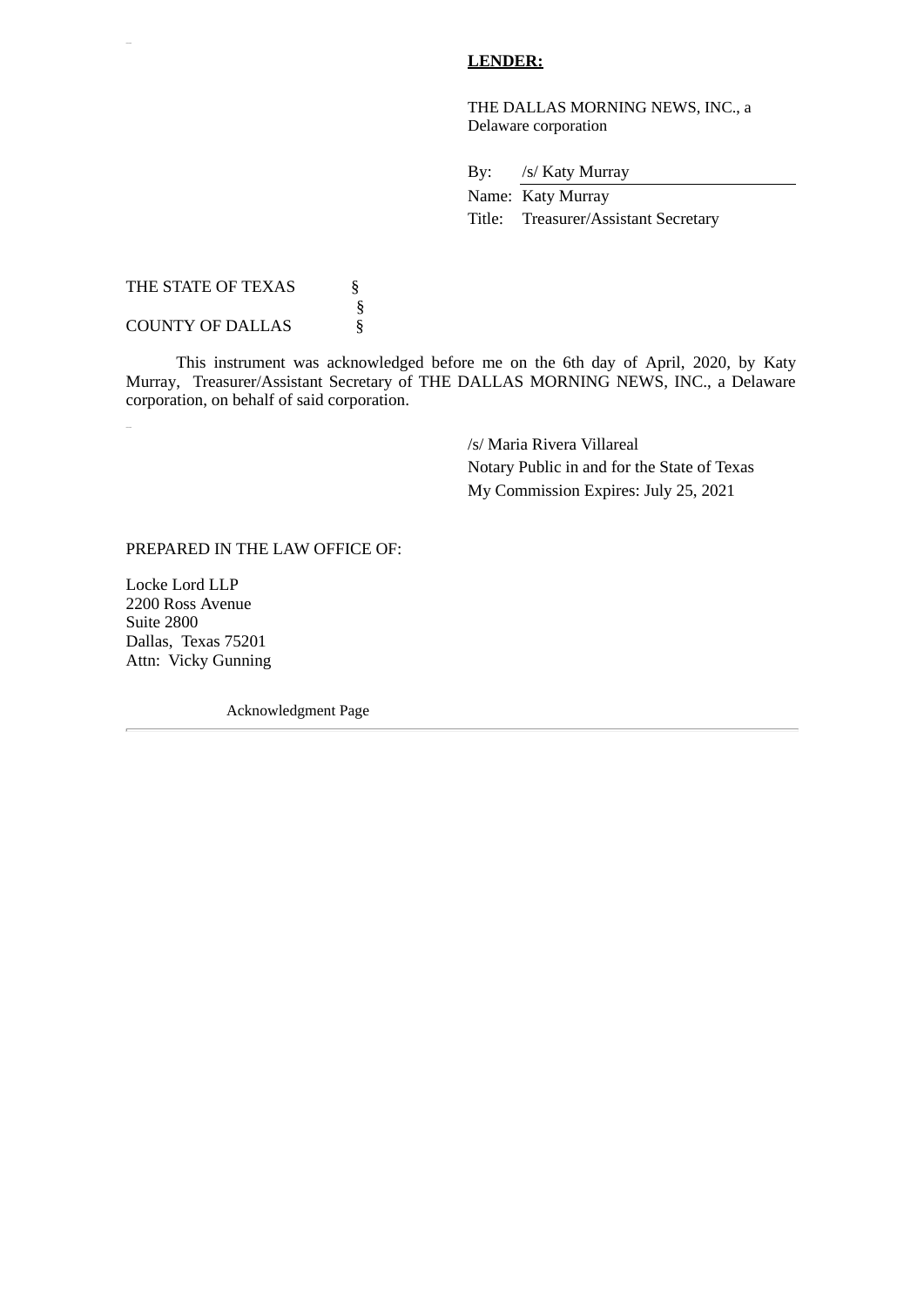# **EXHIBIT A TO MODIFICATION AGREEMENT**

# Land

### **PROPERTY DESCRIPTION**

Tract 1:

BEING a tract of land situated in the John North Bryan Survey, Abstract No. 149, in City Blocks 59/26, 71/343, 345 and 426, City of Dallas, Dallas County, Texas and a portion of a tract of land described as "Tract 1" in a General Warranty Deed to The Dallas Morning News, L.P., recorded in Volume 99062, Page 4452, Deed Records of Dallas County, Texas, and being more particularly described as follows:

BEGINNING at a PK nail found at the intersection of the south right-of-way line of Young Street (80-foot wide right-of-way) and the east right-of-way line of Houston Street (a variable width right-of-way);

THENCE with said south right-of-way of Young Street, North 75°02'09" East, a distance of 264.06 feet to an "X" cut in concrete found for the northwest corner of a tract of land described in Special Warranty Deed to Belo Corp. and Texas Cable News, Inc., recorded in Instrument No. 20080330751, Official Records of said Dallas County;

THENCE departing said south right-of-way line of Young Street and with the west and south lines of said Belo Corp. tract the following courses and distances to wit:

South 15°08'39" East, a distance of 480.00 feet to an "X" cut in concrete found for the southwest corner of said Belo Corp. tract;

North 75°02'09" East, a distance of 175.33 feet to a 60d nail found for the southeast corner of said Belo Corp. tract and in the west right-of-way of S. Market Street (a variable width right-of-way);

THENCE with said west right-of-way line of S. Market Street the following courses and distances to wit:

South 15°04'19" East, a distance of 70.20 feet to a 1/2" iron rod with cap stamped "Daltech" found for corner;

South 0°32'47" East, a distance of 29.89 feet to a 1/2" iron rod found for corner;

South 15°04'19" East, a distance of 112.77 feet to a mag nail found at the beginning of a tangent curve to the right having a central angle of 47°49'07", a radius of 460.00 feet, a chord bearing and distance of South 8°50'15" West, 372.87 feet;

In a southwesterly direction, with said curve to the right, an arc distance of 383.91 feet to an "X" cut in concrete found for corner;

South 32°43'59" West, a distance of 37.84 feet to a 3" metal corner post found for corner and in the north right-of-way line of DART railway (a variable width right-of-way) described in Warranty Deed to Dallas Area Rapid Transit (DART) recorded in Volume 88083, Page 4905, of said Deed Records;

Exhibit A – Page 1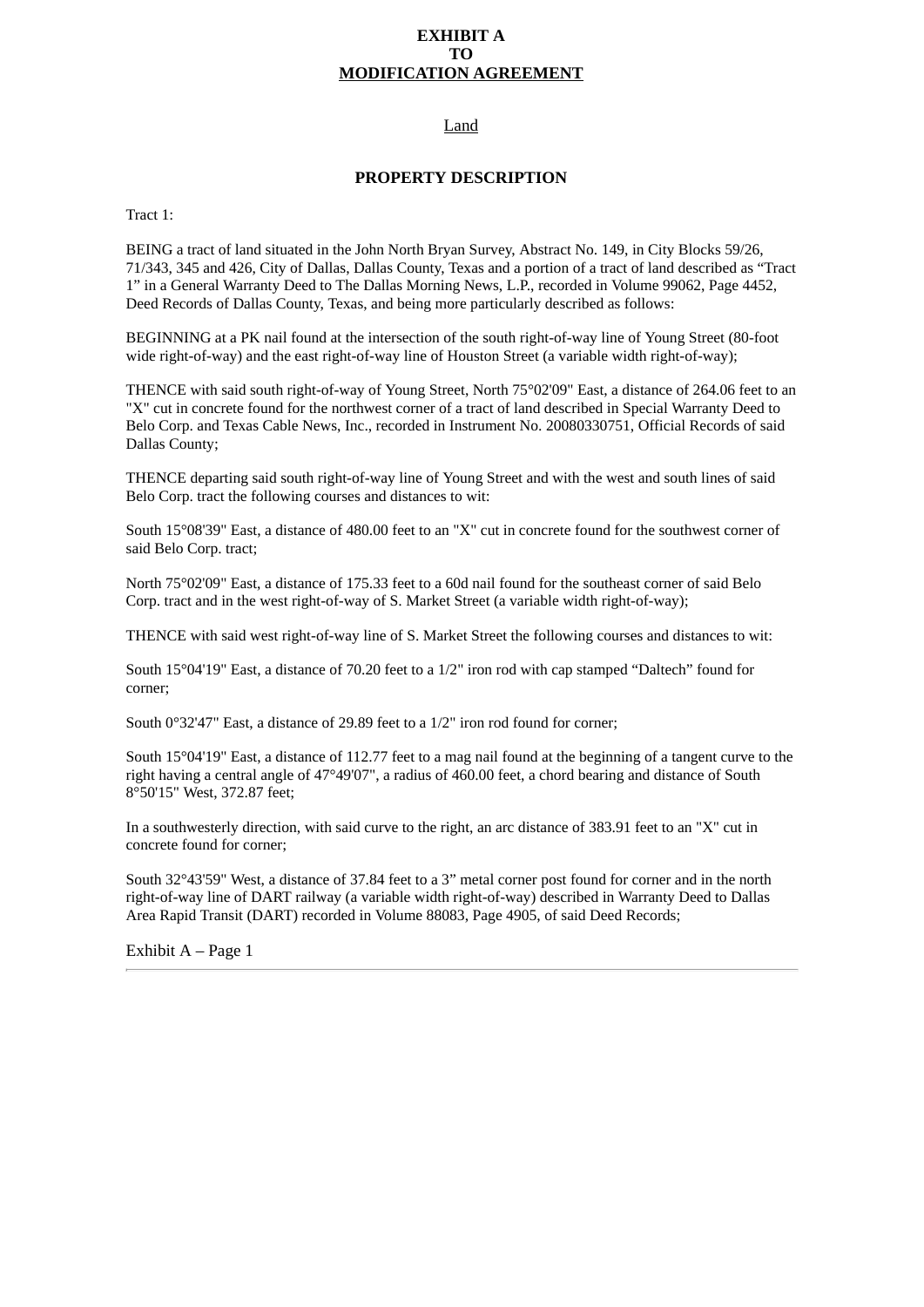THENCE departing said west right-of-way line of S. Market Street and with said north right-of-way line of DART railway, the following courses and distances to wit:

North 85°54'17" West, a distance of 200.80 feet to an "X" cut in concrete found for corner;

North 55°03'55" West, a distance of 99.11 feet to a 1/2" iron rod with plastic cap stamped "DALTECH" found for corner;

North 59°31'37" West, a distance of 75.00 feet to a 5/8" iron rod with cap stamped

"BDD 3689" found for corner and in said east right-of-way line of Houston Street;

THENCE departing said DART Railway and with said east right-of-way line of Houston Street the following courses and distance to wit:

North 41°27'49" East, a distance of 57.00 feet to a point for corner from which a 5/8" iron rod with cap stamped "BDD 3689" found bears North 52°17'43" West, a distance of 0.40 feet and a 1/2" iron rod with cap stamped "Daltech" found bears S 77°52'19" West, a distance of 0.33 feet;

North 15°04'19" West, a distance of 552.20 feet to an "X" cut in concrete found for corner;

North 74°55'47" East, a distance of 5.00 feet to an "X" cut in concrete found for corner;

North 15°04'19" West, a distance of 280.00 feet to the POINT OF BEGINNING, and containing 8.0332 acres or 349,928 square feet of land, more or less.

Bearing system based on the Texas Coordinate System of 1983, North Central Zone (4202), North American Datum of 1983 (2011).

Tract 2:

Non-exclusive easement rights created by that certain Reciprocal Easement and Operating Agreement, by and between The Dallas Morning News, Inc., the successor by merger to The Dallas Morning News, LP, Belo Corp., Texas Cable news, Inc., and WFFA-TV, Inc., filed October 24, 2008, recorded under Clerk's File No. 20080330754, Official Public Records of Dallas County, Texas.

Exhibit A – Page 2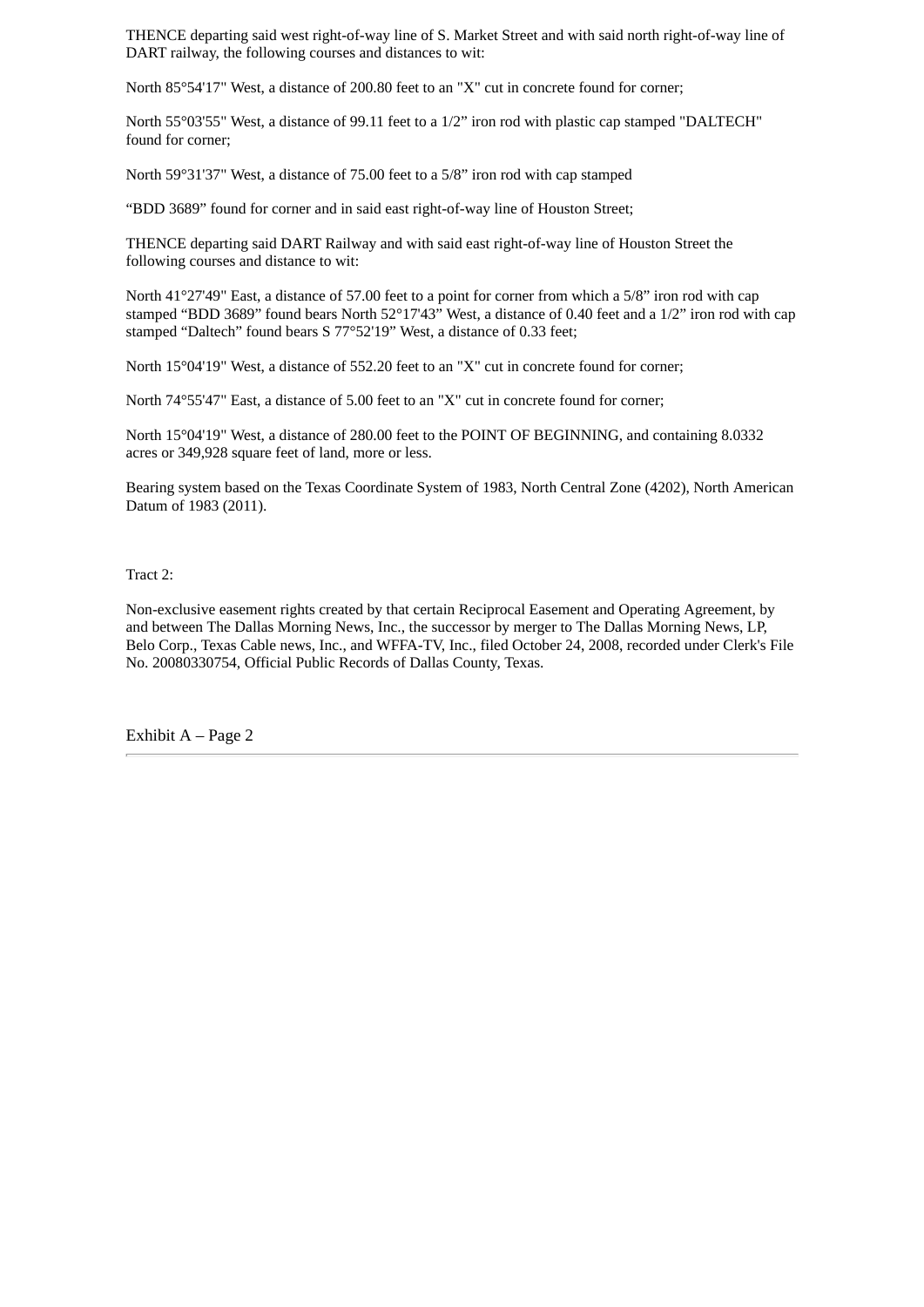#### **PROMISSORY NOTE** (Interest and Property Tax Reconciliation)

<span id="page-15-0"></span>\$374,713.52 April 1, 2020

For value received, **CHARTER DMN HOLDINGS, LP**, a Texas limited partnership, as principal ("Borrower"), promises to pay to the order of **THE DALLAS MORNING NEWS, INC.**, a Delaware corporation ("Lender") at 1954 Commerce Street, Dallas, Texas 75201, Attention: Chief Financial Officer, or at such other address as Lender shall from time to time specify in writing, the principal sum of THREE HUNDRED SEVENTY-FOUR THOUSAND SEVEN HUNDRED THIRTEEN AND 52/100 DOLLARS (\$374,713.52), in legal and lawful money of the United States of America, with interest on the outstanding principal from the date advanced until paid at the rate set out below. Interest shall be computed on a per annum basis of a year of 365 days or 366 days in a leap year, as the case may be, and for the actual number of days elapsed.

1. *Payment Terms*. The entire principal amount hereof and principal and accrued interest thereon then remaining unpaid shall then be due and payable on June  $30$ , 2021 (the "Maturity Date"); interest being calculated on the unpaid principal each day principal is outstanding and all payments made credited first to any collection costs, second to the discharge of the interest accrued and third to the reduction of the principal balance of this Note.

2. *Interest Rate*. The unpaid principal balance of this Note shall bear interest prior to maturity (however such maturity is brought about) at (a) a fixed rate of three and one-half percent (3.5%) per annum from the date of this Note through June 30, 2020, and (b) four and one-half percent (4.5%) per annum from July 1, 2020 through the maturity of this Note.

3. *Default Rate*. Principal and/or interest that is not paid when same become due and payable hereunder shall bear interest from the date due until paid at (a) the highest rate permitted by applicable law, or (b) if no such maximum rate is established by applicable law, at the rate stated above plus five percent (5%) per annum.

4. *Prepayment*. Borrower reserves the right to prepay, prior to maturity, all or any part of the principal of this Note without notice, premium or penalty. Any prepayments shall be applied first to accrued interest and then to principal. All payments and prepayments of principal or interest on this Note shall be made in lawful money of the United States of America in immediately available funds, at the address of Lender indicated above, or such other place as the holder of this Note shall designate in writing to Borrower. All partial prepayments of principal shall be applied to the last installments payable in their inverse order of maturity.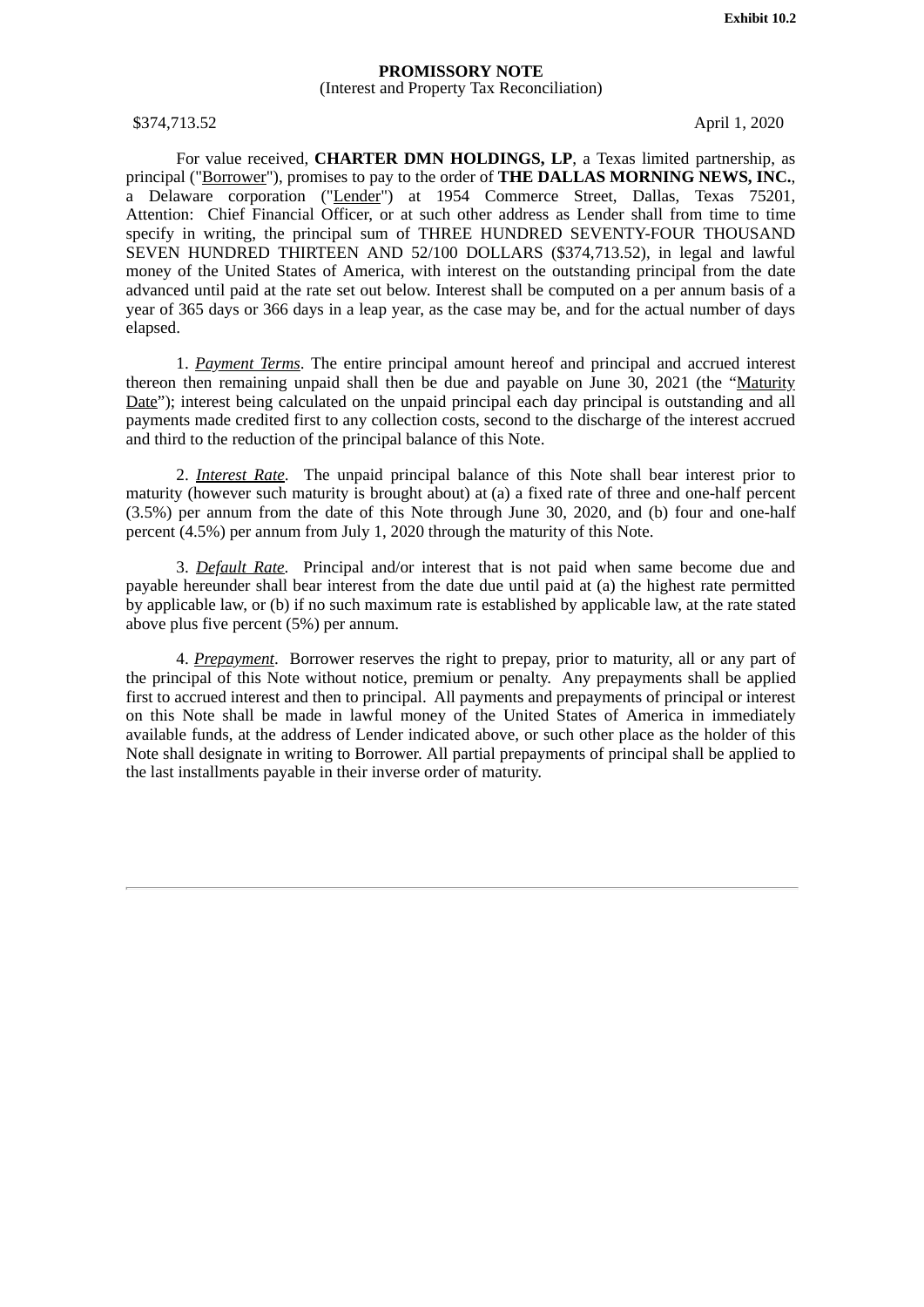5. *Default*. It is expressly provided that upon (a) default in the punctual payment of this Note or any part hereof, principal or interest, as the same shall become due and payable; provided, no more than once in any twelve (12) month period, Lender shall provide written notice of such default to Borrower and it shall not be a default unless Borrower fails to cure such default within five (5) calendar days after written notice from Lender, or (b) default under that certain Promissory Note (Fixed Rate) dated May 17, 2019 in the original principal amount of \$22,400,000 executed by Borrower payable to the order of Lender (the "Seller Financing Note") and the failure of such default to be cured within the grace or cure period, if any, applicable thereto under the Seller Financing Note, or (c) the occurrence of an event of default specified in any of the other Loan Documents (as defined below) and the failure of such default to be cured within the grace or cure period, if any, applicable thereto under the Loan Documents, the holder of this Note may, at its option, without further notice or demand, (i) declare the outstanding principal balance of and accrued but unpaid interest on this Note at once due and payable, (ii) foreclose all liens securing payment hereof, (iii) pursue any and all other rights, remedies and recourses available to the holder hereof, including but not limited to any such rights, remedies or recourses under the Loan Documents, at law or in equity, or (iv) pursue any combination of the foregoing; and in the event default is made in the prompt payment of this Note when due or declared due, and the same is placed in the hands of an attorney for collection, or suit is brought on same, or the same is collected through probate, bankruptcy or other judicial proceedings, then the Borrower agrees and promises to pay all costs of collection, including reasonable attorneys' fees.

6. *Joint and Several Liability; Waiver*. Each maker, signer, surety and endorser hereof, as well as all heirs, successors and legal representatives of said parties, shall be directly and primarily, jointly and severally, liable for the payment of all indebtedness hereunder. Lender may release or modify the obligations of any of the foregoing persons or entities, or guarantors hereof, in connection with this loan without affecting the obligations of the others. Except as specifically provided herein, all such persons or entities expressly waive presentment and demand for payment, notice of default, notice of intent to accelerate maturity, notice of acceleration of maturity, protest, notice of protest, notice of dishonor, and all other notices and demands for which waiver is not prohibited by law, and diligence in the collection hereof; and agree to all renewals, extensions, indulgences, partial payments, releases or exchanges of collateral, or taking of additional collateral, with or without notice, before or after maturity. No delay or omission of Lender in exercising any right hereunder shall be a waiver of such right or any other right under this Note.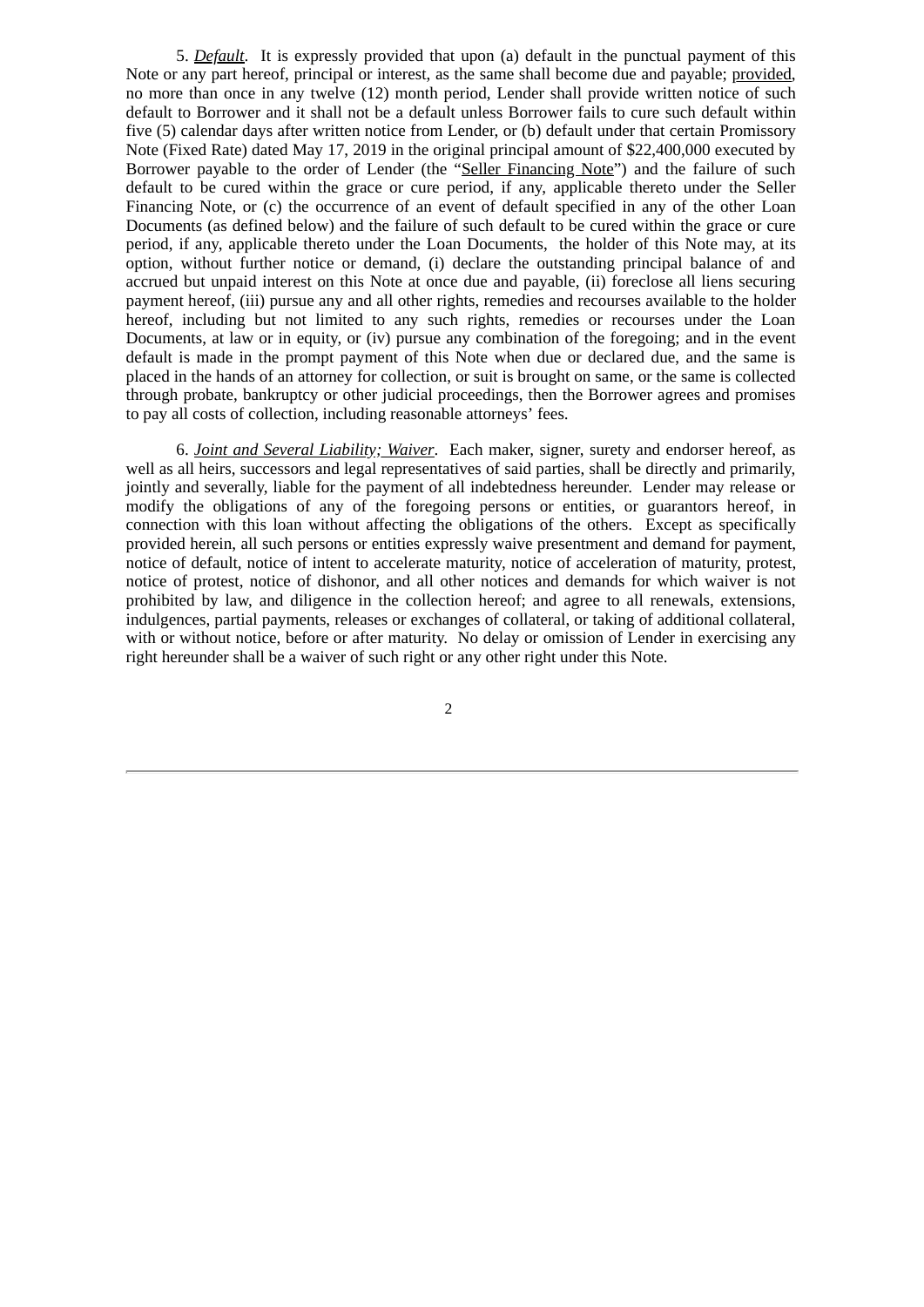7. *No Usury Intended; Usury Savings Clause*. In no event shall interest contracted for, charged or received hereunder, plus any other charges in connection herewith which constitute interest, exceed the maximum interest permitted by applicable law. The amounts of such interest or other charges previously paid to the holder of the Note in excess of the amounts permitted by applicable law shall be applied by the holder of the Note to reduce the principal of the indebtedness evidenced by the Note, or, at the option of the holder of the Note, be refunded. To the extent permitted by applicable law, determination of the legal maximum amount of interest shall at all times be made by amortizing, prorating, allocating and spreading in equal parts during the period of the full stated term of the loan and indebtedness, all interest at any time contracted for, charged or received from the Borrower hereof in connection with the loan and indebtedness evidenced hereby, so that the actual rate of interest on account of such indebtedness is uniform throughout the term hereof.

8. *Security*. This Note is secured by, inter alia, a Second Lien Deed of Trust, Security Agreement - Financing Statement from Borrower in favor of Vicky Pogue Gunning, Trustee for the benefit of the Lender (the "Second Lien Deed of Trust"), covering certain real property situated in Dallas County, Texas, as more particularly described therein (the "Property"). This Note and all other documents evidencing, securing, governing, guaranteeing and/or pertaining to this Note, including but not limited to those documents described above, are hereinafter collectively referred to as the "Loan Documents." The holder of this Note is entitled to the benefits and security provided in the Loan Documents. As of the date of this Note, the only Loan Documents are this Note, the Second Lien Deed of Trust, and related UCC-1 financing statements previously filed on or about May 17, 2019. Borrower hereby agrees to pay all fees and expenses of the title company in order to obtain a mortgagee's title insurance policy on the Second Lien Deed of Trust and to provide all documents and affidavits required by the title company for issuance of such title policy.

9. *Texas Finance Code*. In no event shall Chapter 346 of the Texas Finance Code (which regulates certain revolving loan accounts and revolving tri-party accounts) apply to this Note. To the extent that Chapter 303 of the Texas Finance Code is applicable to this Note, the "weekly ceiling" specified in such article is the applicable ceiling; provided that, if any applicable law permits greater interest, the law permitting the greatest interest shall apply.

10. *Governing Law, Venue*. This Note is being executed and delivered, and is intended to be performed in the State of Texas. Except to the extent that the laws of the United States may apply to the terms hereof, the substantive laws of the State of Texas shall govern the validity, construction, enforcement and interpretation of this Note. In the event of a dispute involving this Note or any other instruments executed in connection herewith, the undersigned irrevocably agrees that venue for such dispute shall lie in any court of competent jurisdiction in Dallas County, Texas.

11. *Purpose of Loan*. Borrower agrees that no advances under this Note shall be used for personal, family or household purposes.

12. *Captions*. The captions in this Note are inserted for convenience only and are not to be used to limit the terms herein.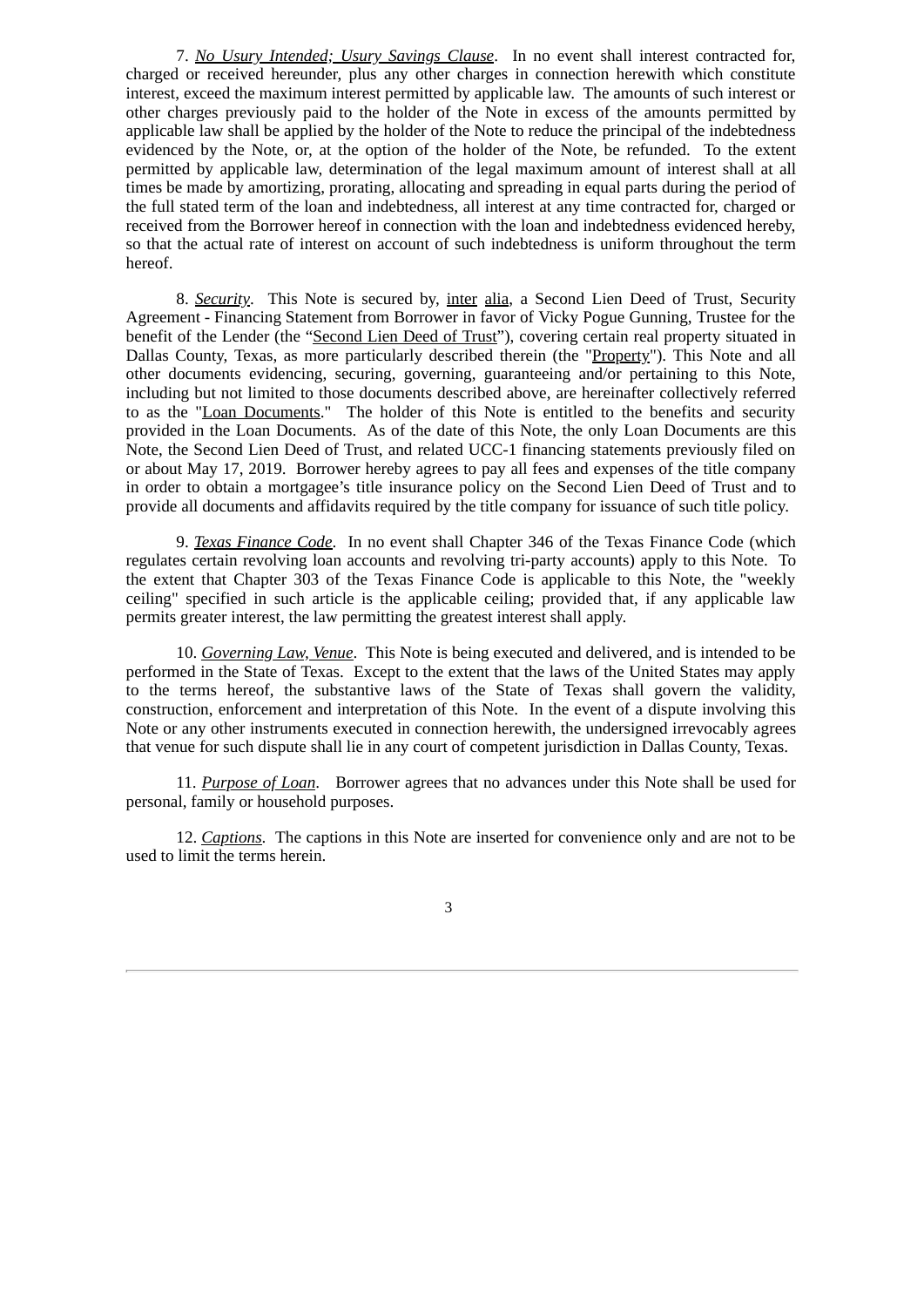13. *Assignment*. This Note will be binding upon and inure to the benefit of Lender and Borrower and their respective successors and assigns; provided, however, that Borrower may not, without the prior written consent of Lender, assign or encumber any interests, rights, remedies, powers, duties, or obligations under this Note or any of the other Loan Documents.

14. *George Dahl Building.* Until this Note has been fully paid and satisfied, Borrower will not, and will not permit any other party to, directly or indirectly, demolish the George Dahl former Dallas Morning News headquarters five story building on the Property, or modify in any way the exterior of such building. This restriction shall not apply to the former printing building which is currently attached to the former headquarters building. Exterior improvements to the rear of the headquarters building that may be required as a result of a printing building demolition are permitted.

15. *Ownership Representation.* Borrower represents and warrants to Lender that as of the date of this Note, Ray W. Washburne is in Control (as defined in the Second Lien Deed of Trust) of Borrower and the sole general partner of Borrower is Charter DMN GP, LLC, a Texas limited liability company, an entity Controlled by Ray W. Washburne. The ownership of the Borrower and the ultimate owners of all constituent entities comprising the general partner and limited partners of Borrower are as provided in the capitalization schedule certified by Borrower and delivered to Lender on or about May 17, 2019. As provided in the Second Lien Deed of Trust, upon the sale or transfer of all or any part of the property described therein or a Change in Control (as defined in the Second Lien Deed of Trust) of Borrower, Lender may declare this Note to be immediately due and payable.

16. *Notices.* All notices, requests, demands and other communications required or permitted hereunder shall be in writing, and shall be deemed to be given or delivered when actually received by the party to whom directed, or, if earlier and regardless of whether actually received, on the date of delivery if by personal delivery, one business day after deposit with the overnight delivery service if by reputable overnight courier service, or upon deposit in a regularly maintained receptacle for the United States mail, registered or certified, postage fully prepaid, addressed to the party to whom directed at its address set forth below or at such other address as such party may have previously specified by notice actually received by the other party:

| If to Borrower: | Charter DMN Holdings, LP<br>47 Highland Park Village, Suite 200<br>Dallas, Texas 75205<br>Attn: Ray W. Washburne     |
|-----------------|----------------------------------------------------------------------------------------------------------------------|
| With a copy to: | Munsch Hardt Kopf & Harr, P.C.<br>500 N. Akard, Suite 3800<br>Dallas, Texas 75201<br>Attn: William T. Cavanaugh, Jr. |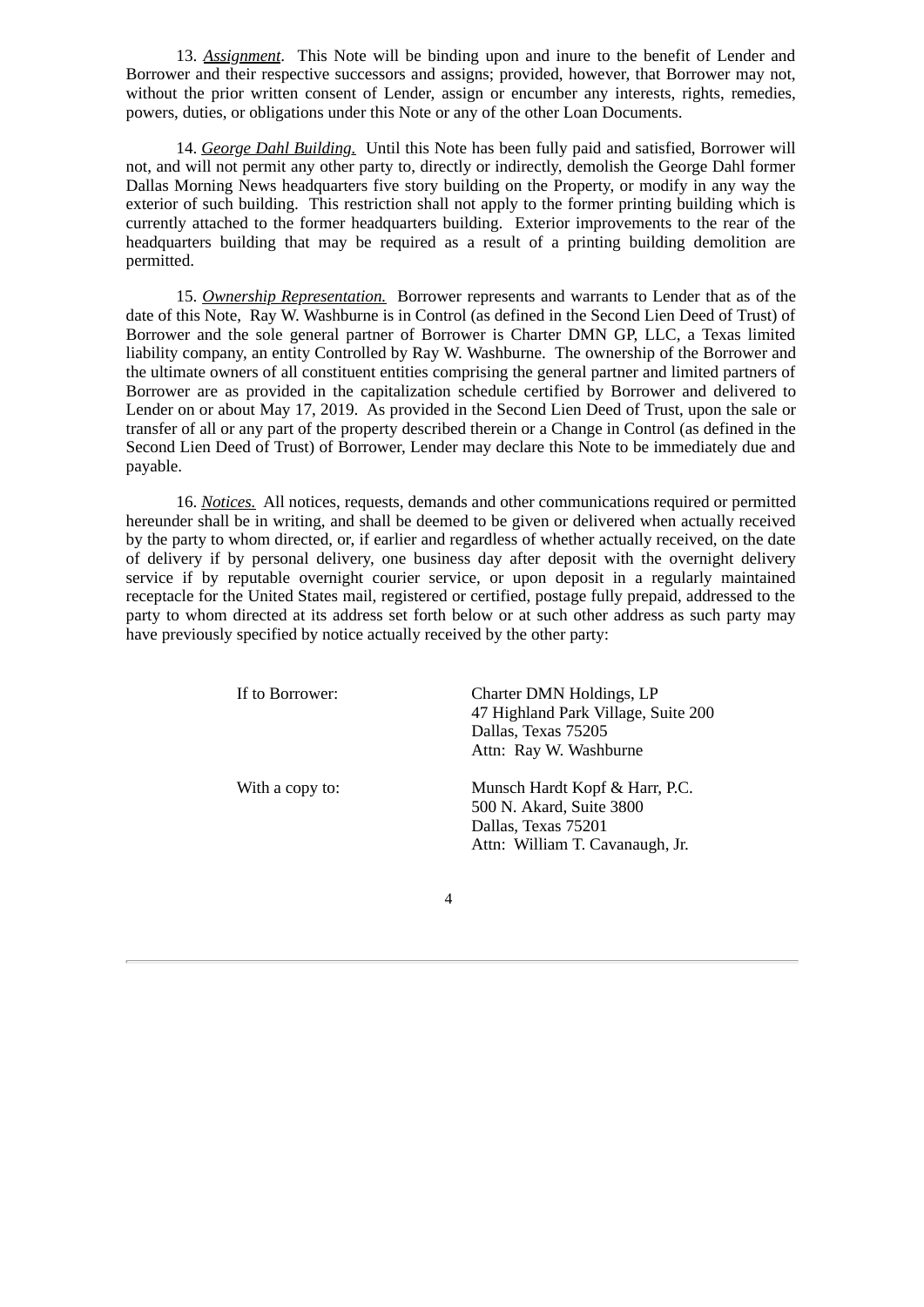If to Lender: The Dallas Morning News, Inc. 1954 Commerce Street Dallas, Texas 75201 Attention: General Counsel

With a copy to: Locke Lord LLP 2200 Ross Avenue, 28th Floor Dallas, Texas 75201 Attn: Vicky Gunning

# **BORROWER:**

CHARTER DMN HOLDINGS, LP, a Texas limited partnership

By: Charter DMN GP, LLC, a Texas limited liability company, its General Partner

By: /s/ Ray W. Washburne Ray W. Washburne, President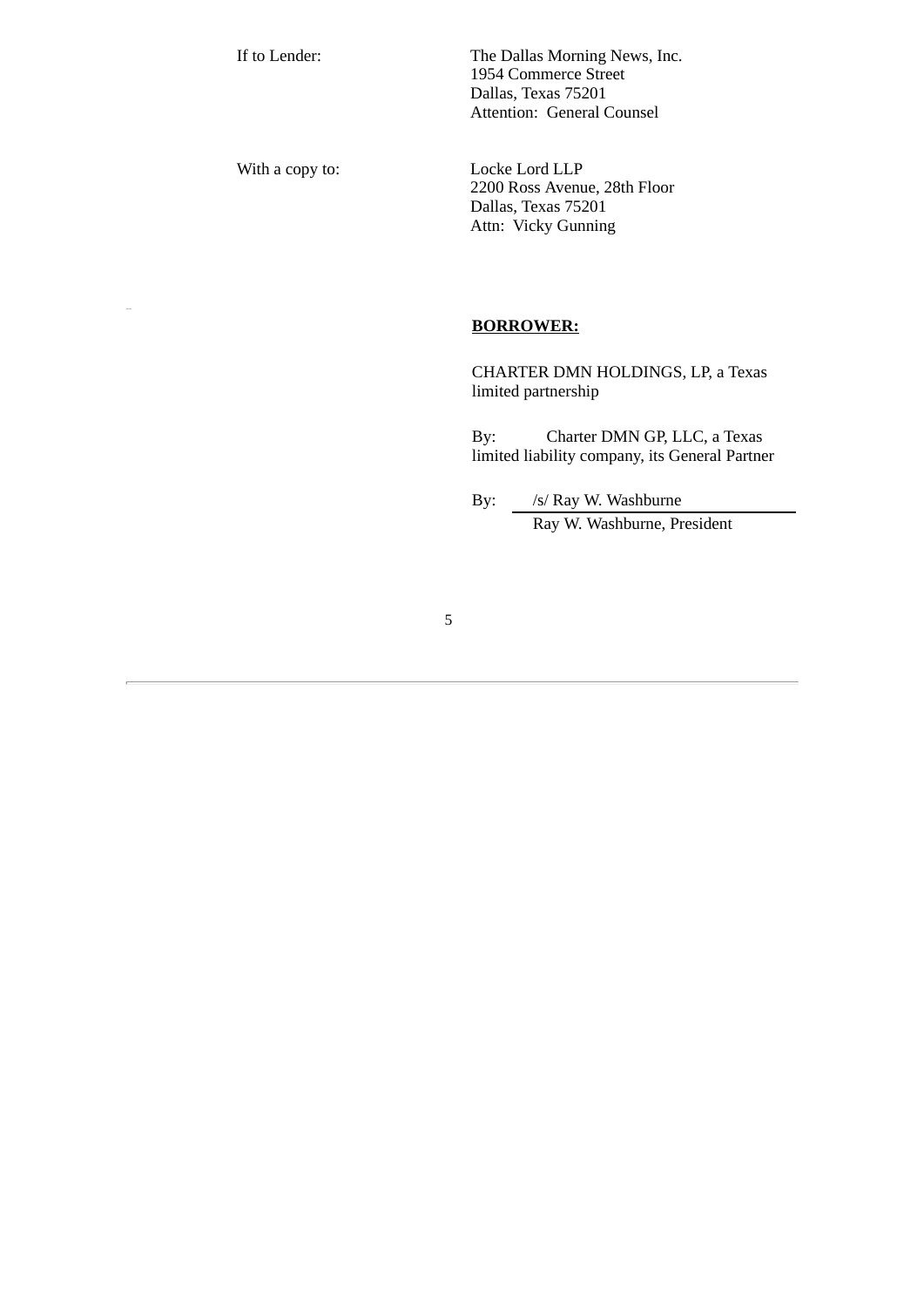# A. H. BELO CORPORATION

# <span id="page-20-0"></span>**A. H. Belo Corporation Provides Business Update in Response to COVID-19 Outbreak**

**DALLAS –** A. H. Belo Corporation (NYSE: AHC) announced today that it is taking several actions to maintain operating momentum while preserving cash and financial flexibility.

Grant Moise, president and publisher of *The Dallas Morning News,* said, "We have entered an economic reality where our growth in audience is not enough to offset near-term challenges in advertising revenue. While we are aggressively reducing non-compensation related expenses, that will not be enough. Base compensation for all employees is being reduced between 3 percent and 17 percent. Total compensation for senior executives may be reduced by as much as 27 percent. There will be no immediate layoffs or furloughs.

"The responsible stewardship of the Company's balance sheet will allow us to come out of the downturn in a position of comparative strength. Our unduplicated, high-quality journalism and public engagement have never been more important."

Katy Murray, executive vice president and Chief Financial Officer, said, "In addition to these operating actions, the Board of Directors is reducing capital expenditures to less than \$1.0 million for this year, lowering director compensation by 17 percent going forward, and lowering the quarterly dividend rate to \$0.04 per share from the current rate of \$0.08 per share effective in the third quarter of this year. Commencing with the 2020 annual meeting of shareholders, non-employee directors will receive an annual retainer of \$105,000 with no additional amounts for service as Lead Director or committee chair. The size of the Board will be reduced by two at the annual meeting, as directors Ty Miller and Nicole Small will not stand for reelection.

"In regards to the Company's 2019 SEC quarterly and annual filings, we are pleased to have the 2019 first and second quarter amended reports on file and we expect to file the third quarter 2019 Form 10-Q by the middle of this month. On March 16, 2020, the Company availed itself of a 45-day extension to file its 2019 Form 10-K based on the Securities and Exchange Commission's March 4, 2020 order permitting certain exemptions and extensions for COVID-19-related delays. The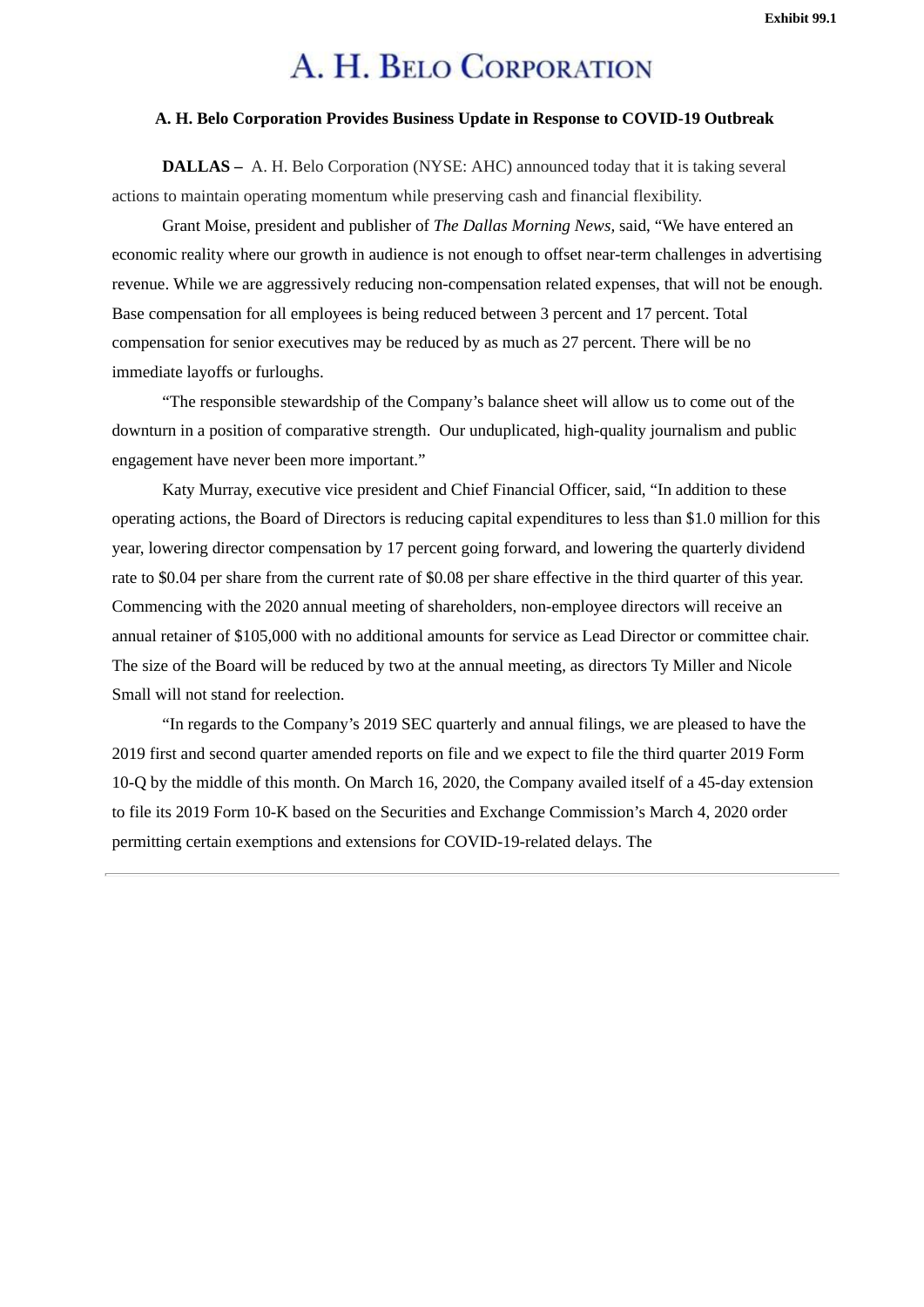Company's 2019 Form 10-K is now due April 30, 2020, and is eligible for an additional 15-day extension. We expect to file the 2019 Form 10-K by April 30."

Robert W. Decherd, chairman, president and Chief Executive Officer, said, "Our Company is advantaged by comparison to most others, especially within the newspaper industry. This gives our Board choices to prioritize the long-term health of this great enterprise and support its reason for being – that is, to provide invaluable news and information to the people who depend on us and to the communities *The Dallas Morning News* has served for nearly 135 years.

"We started the year with \$48.6 million of cash and no debt. Based on the actions we have taken to refocus the Company's 2020 financial plan, we'll invest approximately \$8.0 million of cash from our balance sheet this year to maintain operations, continue paying a dividend, and fund progress toward becoming sustainably profitable in a digital world."